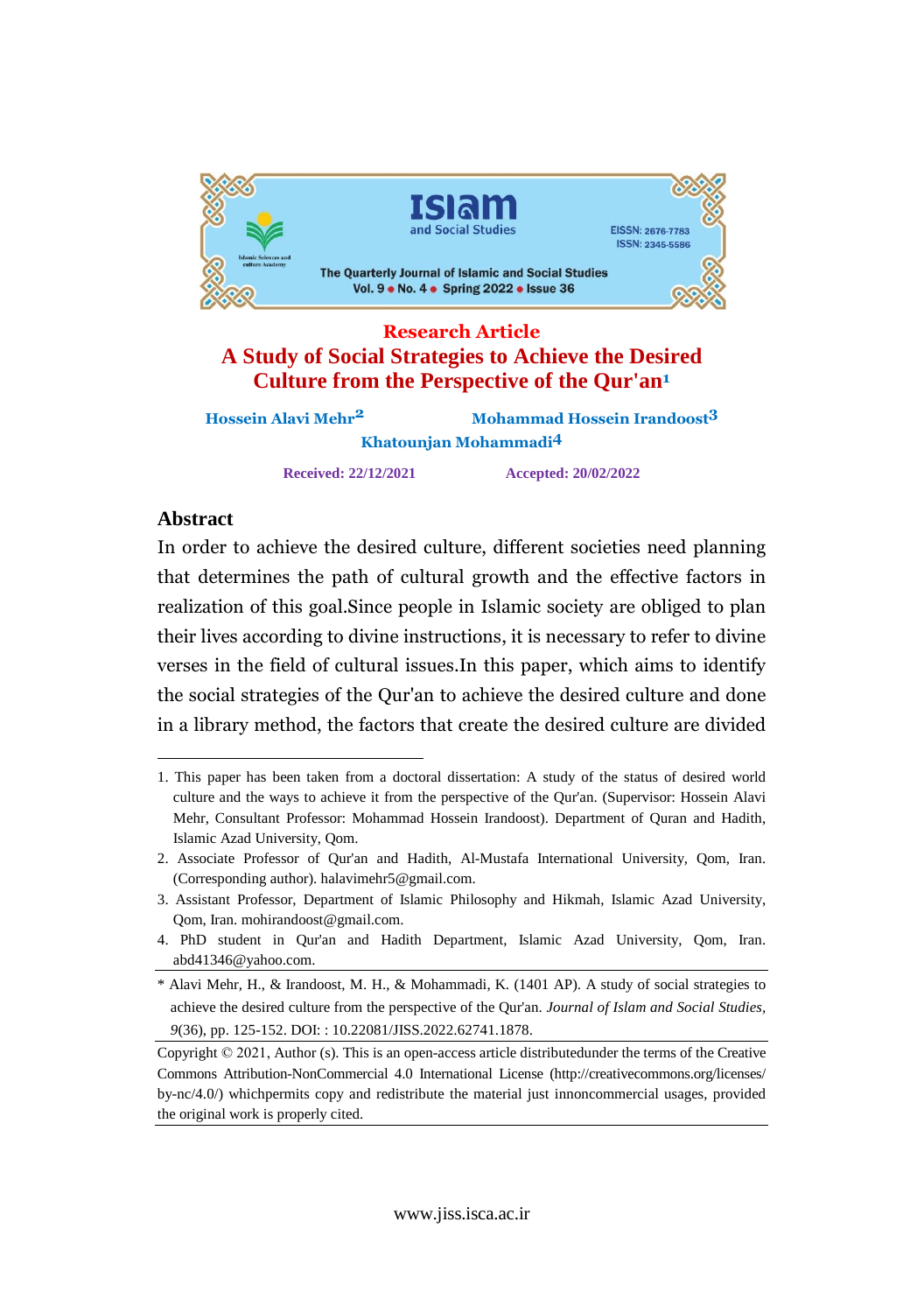into two main parts including the people and the government.The most important responsibilities of the people in the three areas of "following the Wali (guardian)", "cooperation and assistance" and "public arring *w* oversight" as beneficial in establishing the desired culture, can be pursued the two main areas of "protecting" and "promoting" the desired main duties of proceding and promoting the desired<br>main duties of the government must be demanded in the three cana. areas of "spreading justice", "expanding security" and "ensuring freedom" in the role of executive agent of divine laws and overseeing their in the two areas of "nurturing, promoting and mpicmenta maintaining the desired culture" and "preventing the spread of counterrelationships the desired culture and preventing the spread of counter-<br>values and counter-cultures".Each of these areas, which are relevant in the of desirable culture and are considered as its components, also have thethe role of a prelude to the realization of other values.

### Keywords

Desired culture, social solution, people, government, the Qur'an.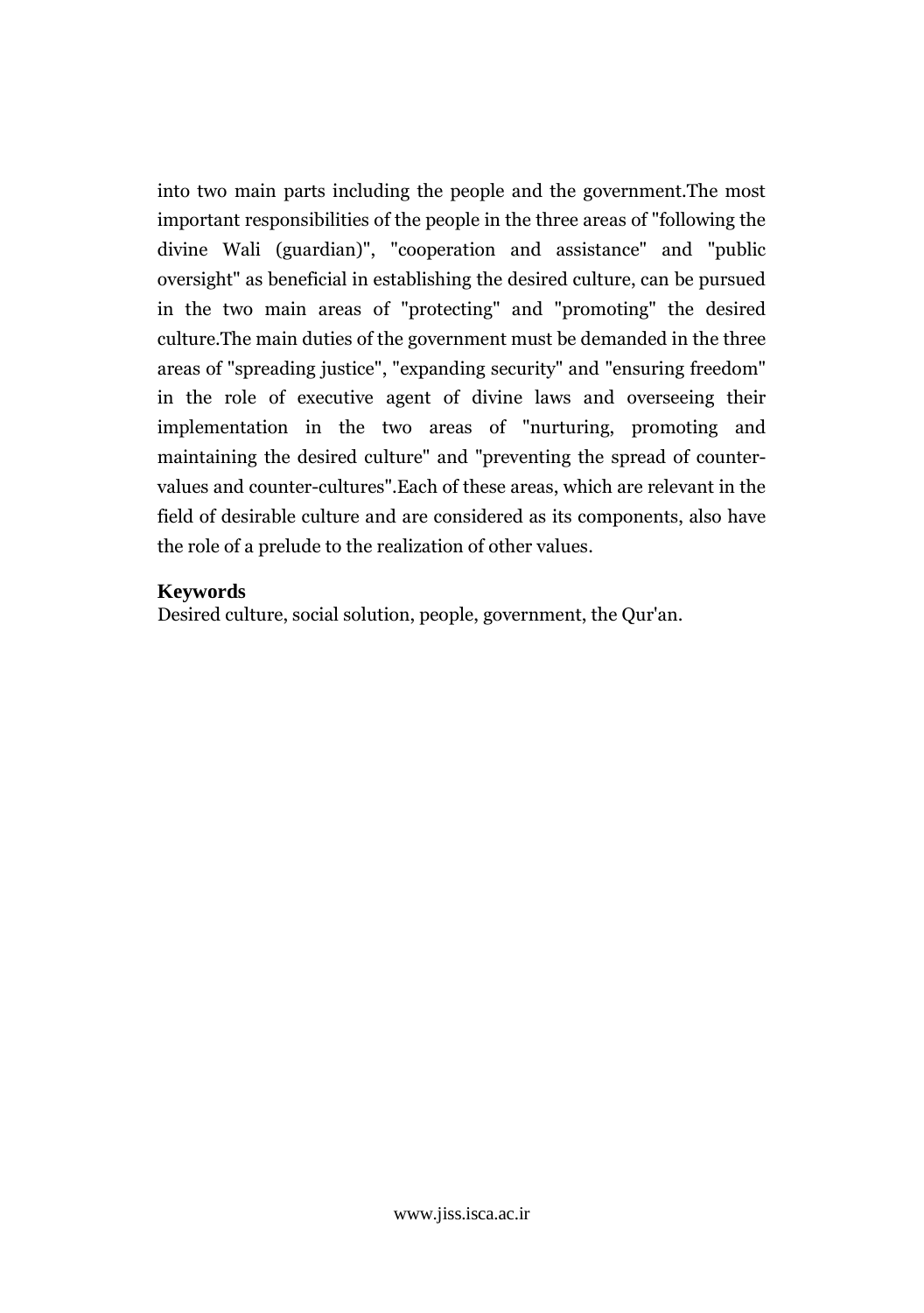

مقاله يژوهشي **بررسی راهکارهای اجتماعی نیل به فرهنگ مطلوب** از منظر قرآن 1 خاتونجان مح*مدی* <sup>'</sup> حسين علوىمهر <sup>ا</sup>لمحمدحسين ايراندوست <sup>ا</sup> تاريخ پذيرش: ١٢/١٢/٠١) تاریخ دریافت: ۱۴۰۰/۱۰/۰۱

#### جكىدە

جوامع مختلف برای رسیدن به فرهنگ مطلوب، نیازمند برنامهریزیای هستند که مسیر رشـد فرهنگـی و عوامل مؤثر در تحقق این هدف را مشخص سازد. از آنجایی که مردم در جامعهٔ اسلامی موظفنـد برنامـهٔ زندگی خود را براساس دستورات الهی تنظیم نمایند، ضروری است در حـوزهٔ مباحـث فرهنگـی نیـز بـه آیات الهی رجوع کنند. در این نوشتار که با هدف شناخت راهکارهای اجتماعی قرآن برای رسیدن بـه فرهنگ مطلوب و به روش کتابخانهای انجام شـده، عوامـل ایجادکننـدهٔ فرهنگ مطلـوب بـه دو بخـش اصلي مردم و حکومت تقسيم شدهاند. مهمترين مسئوليتهاي مردم در سه حوزهٔ «پيروي از ولـيّ الهـي»، «تعاون و همپاري» و «نظارت همگاني» بهعنوان ذيiفعان برقراري فرهنگ مطلـوب، در دو زمينـۀ اصـلـي «پاسداشت» و «ترویج» فرهنگ مطلوب، قابل پیگیری است. اصلی ترین وظایف حکومت نیز در سه زمینهٔ

۱. این مقاله برگرفته از رساله دکتری: بررسی وضعیت فرهنگ مطلـوب جهـانی و راههـای وصـول بـه آن از منظـر قرآن. (استاد راهنما: حسین علوی.مهر، استاد مشاور: محمدحسین ایراندوست). گـروه قـرآن و حـدیث دانشـگاه آزاد اسلامی واحد قم.

٢. دانشيار گروه قرآن وحديث جامعة المصطفى العالمية، قم، ايران. (نويسنده مسئول). halavimehr5@gmail.com ۳. استادیار گروه فلسفه و حکمت اسلامی دانشگاه آزاد اسلامی واحد قم، قم، ایران. mohirandoost@gmail.com ۴. دانشجوی دکتری گروه قرآن و حدیث، واحد قم، دانشگاه آزاد اسلامی، قم، ایران. abd41346@yahoo.com

\* علوی.مهر، حسین؛ ایراندوست، محمدحسین و محمدی، خاتونجان. (۱۴۰۱). بررسی راهکارهای اجتماعی نیل به فرهنگ مطلوب از منظر قرآن. فصلنامه علمی پژوهشی اسلام و مطالعات اجتماعی، ۹(۳۶)، صص ۱۲۵–۱۵۲. DOI: 10.22081/JISS.2022.62741.1878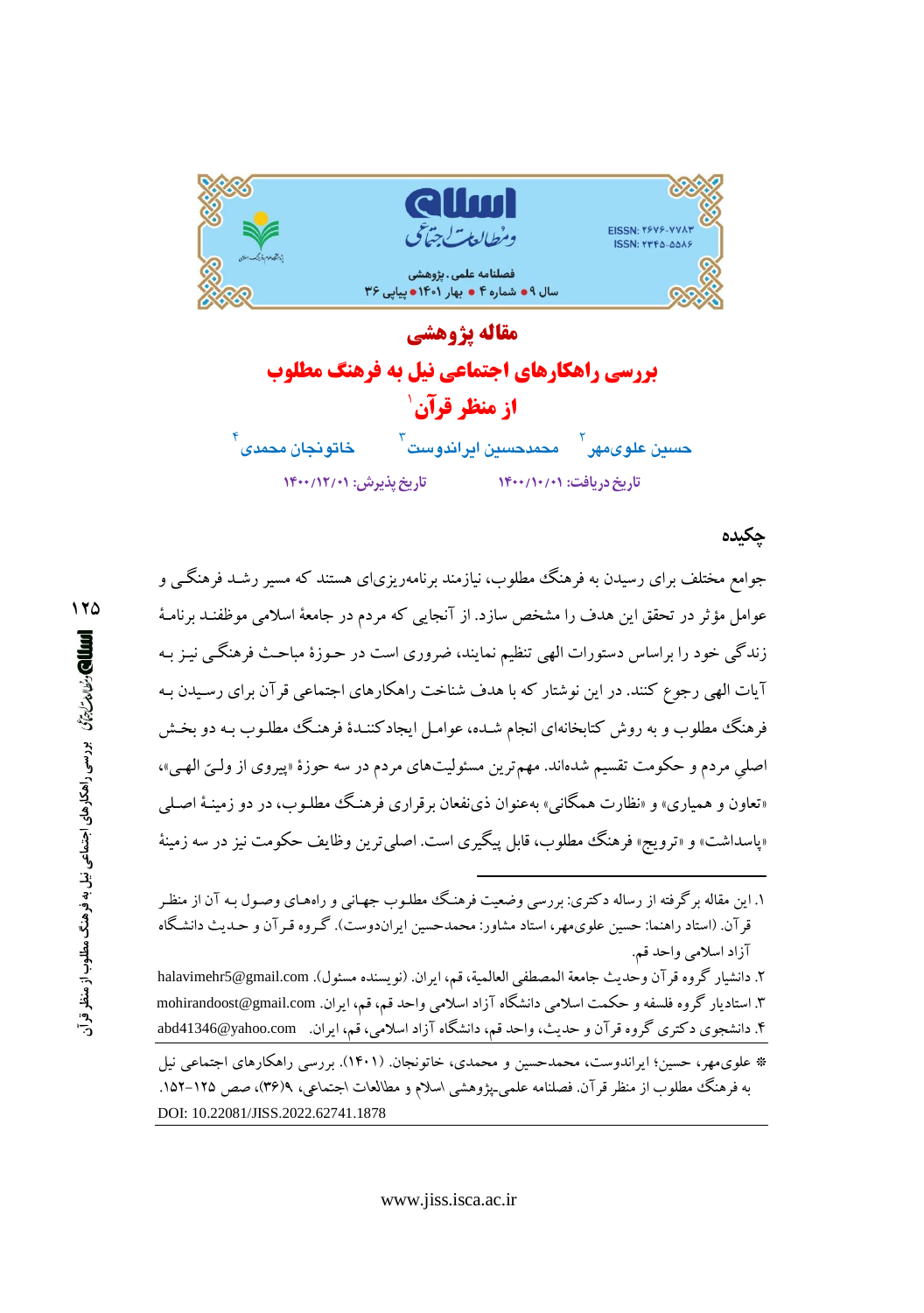«گسترش عدالت»، «بسط امنیت» و «تأمین آزادی» در نقش عامل اجرایـی قـوانین الهـی و نـاظر بـر نحـوهٔ اجرای آنها در دو زمینهٔ «پرورش، ترویج و حفظ فرهنگ مطلوب» و «ممانعت از گسترش ضـدّارزش۵ا و ضدّفرهنگءها» باید مورد مطالبه قرار گیرد. هر یک از این موارد کـه خـود در زمینـهٔ فرهنـگ مطلـوب دارای موضوعیت هستند و از مؤلفههای آن به شمار میآیند، نقش مقدمهای برای تحقق سایر ارزشها را نیز دارند.

> كليدواژهها فرهنگ مطلوب، راهکار اجتماعي، مردم، حکومت، قرآن.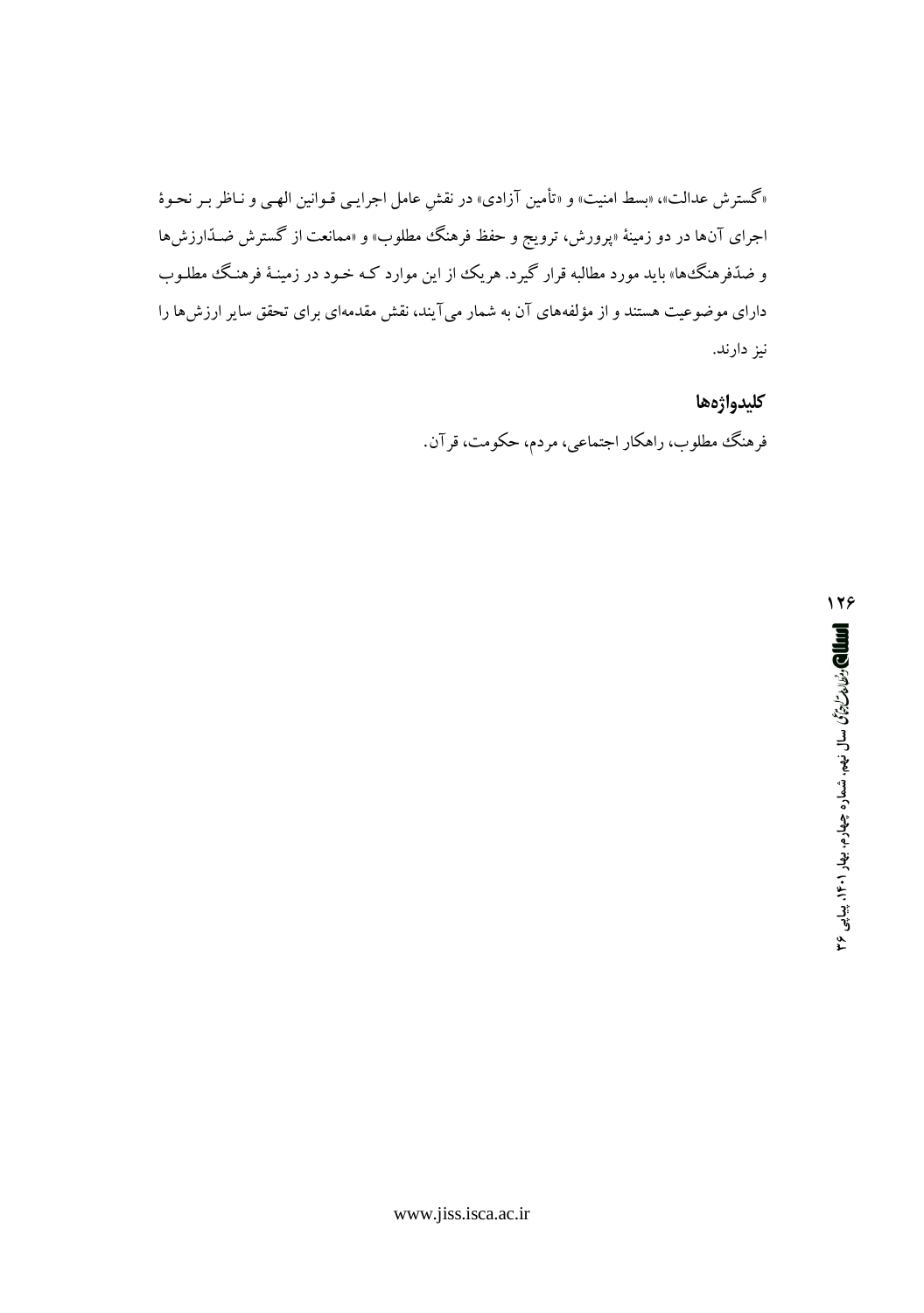هر جامعهای از روابط متقابل انسانها با یکدیگر تشکیل شده است. در بستر این روابط، شیوهٔ زندگی، آداب و رسـوم، ارزشهـا و هنجارهـا و هـر آنچـه تحـت عنـوان فرهنـگ آن جامعـه شـناخته می شـود، شـکل می گیـرد (روحالامینـی، ۱۳۶۵، صـص ۱۷-۱۸؛ آشـوری، ۱۳۵۷، صص ۱۱۲-۱۱۳). بنابراین کاملاً روشن است که نظام اجتماعی و ارکـان مختلـف آن، تـأثیر مستقیمی در شکل گیری فرهنگ دارد.

ادارهٔ جامعه معمولاً در سه سطح قانون گـذاري، اجـراي آن، نظـارت بـر اجـرا و حـلّ اختلافات در مواقع لزوم، قابل بررسی است (مرکز مالمیری، ۱۳۸۵، ص ۱۳۲) و از آن جایبی ک خداوند، خالق انسانها و تنظیم کنندهٔ روابط اجتماعی شایسته میان آنهاست (نصرتی، ۱۳۸۳. ص ٩٥)، بنابراين قطعاً در قرآن و سنّت با ارائهٔ قوانين الهـي «إنِ الْحُكْـمُ إلاَّ لِله» (يوسف، ۴۰)، معرفي مجري و حاكم شايسته براي اجراي آنها «أَنْزَلْنَا إلَيْكَ الْكِتَابَ بِـالْحَقِّ مُصَـدِّقًا لِمَـا بَيْنَ يَدَيْهِ مِنَ الْكِتَابِ وَمُهَيْمِنًا عَلَيْهِ فَاحْكُمْ بَيْنَهُمْ بِمَا أَنْزَلَ اللَّهُ وَلَا تَتَّبْع أَهْـوَاءَهُمْ عَمَّـا جَـاءَكَ مِنَ الْحَقِّ» (مائده، ۴۸)، تعيين ييامبران و جانشين ايشان از ائمهٔ اطهار الجَيْلا تـا ولـَّى فقيـه بـراي نظارت بر حسن اجراي قوانين الهي «وَتَفَقَّدَ الطَّيْرَ فَقَالَ مَا لِي لَا أَرَى الْهُدْهُـدَ أَمْ كَـانَ مِـنَ الْغَائِبِينَ\* لَأُعَذِّبَنَّهُ عَذَابًا شَدِيدًا أَوْ لَأَذْبَحَنَّـهُ أَوْ لَيَأْتِيَنِّي بِسُـلْطَانٍ مُبِـينِ» (نمل، ٢٠-٢١) و حـل اختلافات در زمان لزوم «يَا دَاوُودُ إنَّا جَعَلْنَاكَ خَلِيفَةً فِي الْأَرْضِ فَاحْكُمْ بَيْنَ النَّـاسِ بِـالْحَقِّ» (ص، ۲۶)، راهکارهایی بـرای رسـیدن جوامـع بـه فرهنـگ مطلـوب مـورد رضـای الهـی و شايستهٔ جوامع انسانی ارائه داده است.

کاملاً واضح است که پشـتوانهٔ هـر فرهنگــی بـه ديـن و جامعـه اسـت و هـيچ ديـن و جامعهاي بدون بالندگي فرهنگي، پايدار نمي،ماند. دين نهتنها بـا جامعـه و فرهنـگ پيونـد نزدیك دارد، بلكه همگی در متن دیـن جـای دارنـد و از مبـانی قـوامېخش آن بـه شـمار می روند (مالرب، ۱۳۷۶، ص ۳۳۹). در این صورت باید گفت دین اسلام بـهعنوان کامـل ترین ادیان و کتـاب آسـمانی آن کـه برنامـهٔ زنـدگی انسـان را در خـود دارد، ضـرورتاً دارای راهکارهایی برای رسیدن بـه فرهنگ مطلـوب خواهـد بـود. ایـن موضـوع از آن جهـت اهمیت دارد که با توجه به مباحث پیشین، بی شک، برای هر جامعهای تنها مسیر رسیدن

**اللطال)** و *نواله تارة گاه* در سی راهکارهای اجتماعی نیل به فرهنگ مطلوب از منظر قرآر

 $\sqrt{11}$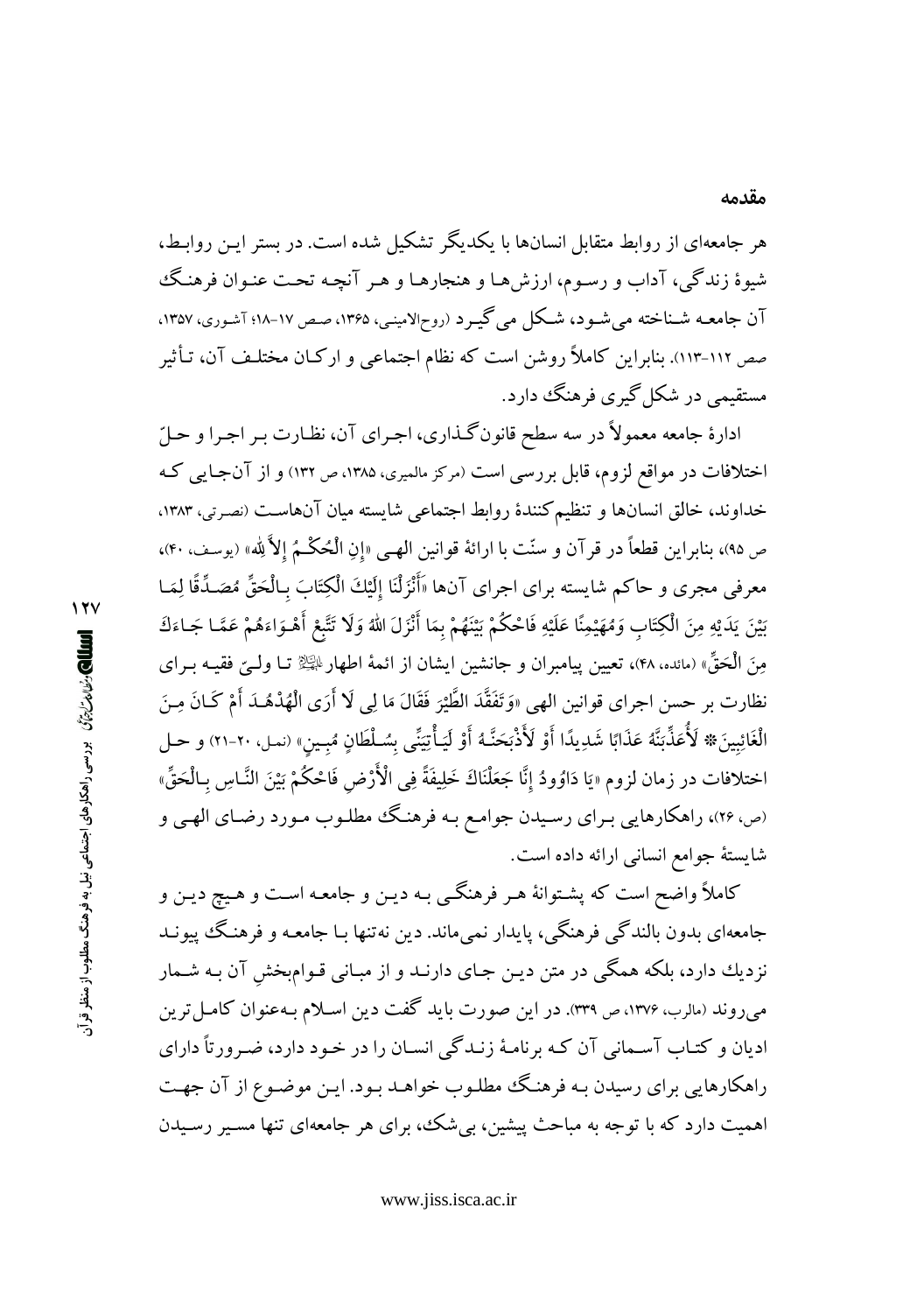به تکامل، پیروی از دستورات الهی است و در زمینهٔ فرهنگی نیز تحقق وضعیت مطلـوب فرهنگی جز با اتکا به آیات الهی میسّر نیست. بنـابراین در برنامـهریزی فرهنگـی جوامـع اسلامی، توجه به راهکارهای مطرحشده در قرآن اجتنابناپذیر است. البته کاملاً مشخص است که برداختن به همهٔ این راهکارها در قالب یک مقالـه امکان پــذیر نیســت، لیکن در این پـژوهش، هـدف بـر آن بـوده کـه بـا بررسـي آيـات قـرآن، کلي تـرين و مبناییترین راهکارهـا را یافتـه، سـیس بـه تبیـین چگـونگمی تأثیر گـذاری آنهـا در مسـیر رسیدن به فرهنگ مطلوب بپردازیم.

بدین ترتیب، در این پژوهش در نظر داریم پاسخی برای این سؤال بیابیم کـه خداونـد در قرآن مجید چه راهکارهای اجتماعی برای حرکت جامعه بهسـمت فرهنگ مطلـوب مطـرح می;نمایـد. در نوشـتار حاضـر، اصـلی ترین راهکارهـای قر آنـبی را در دو دسـتهٔ «مسئولیتهای مردمی» و «وظایف حکومت» مورد بررسی قرار داده و تـأثیرات آنهـا را در ظهور و تحقق فرهنگ مطلوب تبیین می کنیم.

## ۱. مسئولی*ت*های مردمے

طبق آیات قرآن، مردم بهعنوان آحاد تشکیلدهندهٔ اجتماع، تأثیر اساسی در وضـعیت آن جامعه دارند: «إِنَّ اللَّهَ لَا يُغَيِّرُ مَا بِقَوْمٍ حَتَّى يُغَيِّرُوا مَا بِأَنْفُسِهِمْ؛ درحقيقت خدا حال قومى را تغییر نمیدهد تا آنان حال خود را تغییر دهند» (رعد. ۱۱). بدین ترتیب، کاملاً روشن است که برای رسیدن به فرهنگ مطلوب نیز نبایـد نقـش مـردم را نادیـده گرفـت. خداونـد مسئولیتهایی برای افراد جامعه تعریف کرده است که راهکارهایی ویژه برای رسیدن به چنین جایگاه مطلوبی است و یقیناً بیان همـهٔ مـوارد آن در ایـن مقـال امکان۱یـذیر نیسـت. بنابراین تنها به طرح مهم ترین و کلیترین نقشهایی کـه بـرای مـردم ذکـر شـده و سـایر مواردي كه ذيل آنها قابل بيان است مي پردازيم:

۱-۱. پیروی از ول*ئ* الهي

«ولیّ» را به معنای دوست، اختیاردار و هم پیمان آوردهاند (فراهیدی، ۱۴۱۰ق، ج/ ص ۳۶۵؛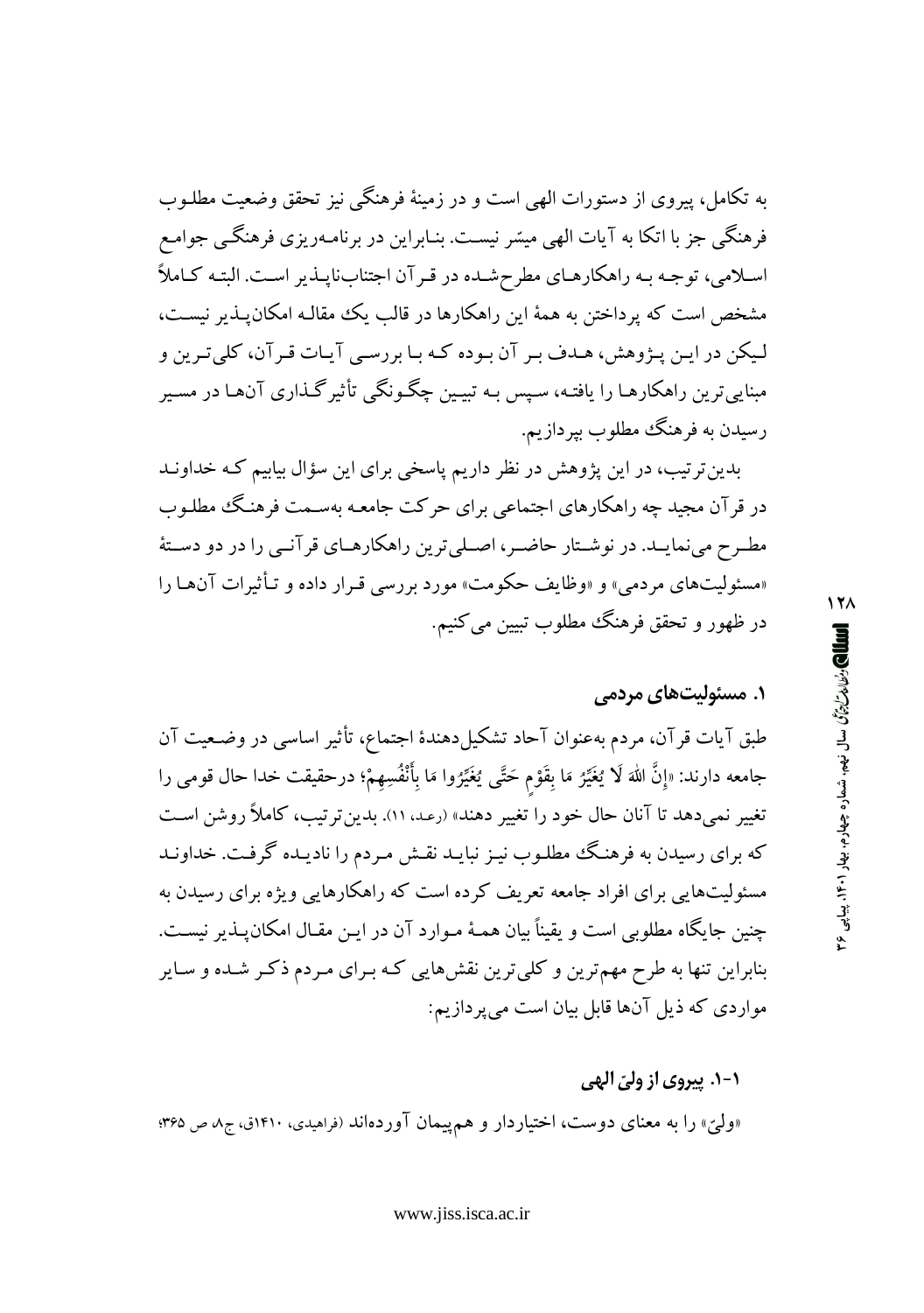ابن منظور، ۱۴۱۴ق، ج۱۵، صص ۴۰۶–۴۰۷. همچنین راغب اصفهانی آن را حاصـل از دو چیـز یـا بیشتر از یک جنس بدون این که چیزی از غیر آن جنس، حایـل شـود، معنـا کـرده اسـت (راغب اصفهانی، ۱۴۱۲ق، ص ۸۸۵). په طور کلبی، پاید گفت ولایت در تعاییر قر آنی، نجوهای از قرب و نزدیکی است که مجوز نوع خاصی از تصرف و مالکیت و تدبیر می شود. رسـول خداﷺ و اهل بيت ﷺ وليٍّ مؤمنين هستند؛ چون از طرف خداوند منصبي دارند كـه بـين مؤمنین حکومت می کننـد، در امورشـان تصـرف کـرده و میانشـان قضـاوت می;نماینـد (طباطبایی، ۱۳۷۴، ج۶، ص ۱۳). بنـابراین منظـور مـا از تبعیـت و پیـروی از ولـیّ الهـی در ایـن پژوهش، علاوه بر اعتقاد به جایگاه و مقام ولایت، پـذیرش همهجانبـهٔ تصـرف، تـدبیر و مالكيت وليِّ الهي بر كليهٔ شئون فردي و اجتماعي است.

خداوند در قر آن مي فر مايد: «يَا أَيُّهَا الَّذِينَ آمَنُوا أَطِيعُوا اللهَ وَأَطِيعُوا الرَّسُولَ وَأُولِي الْأَمْرِ مِنْكُمْ؛ ای کسانی که ایمان آوردهاید خـدا را اطاعـت کنیـد و پیـامبر و اولیـای امـر خود را [نیز ] اطاعت کنید» (نساء، ۵۹). در ادامهٔ همین آیات است کـه خداونـد قرار گـرفتن تحت ولايت طاغوت و داوري با معيار مخالفٍ ولايت الهي را همراهي با ولايت شـيطان و موجب ضلالت و گمراهي معرفي مي كند. آنچنان كه در همـان آيـۀ ٥٩ نيـز يب وي از ولايت الهي را به وصف «ذَلِكَ خَيْرٌ وَأَحْسَنُ تَأْوِيلاً» ستوده است. طبق آنچـه در ايـن آيـه آمده، اگر مردم از دستور ولَّيّ الهي پيـروي كننـد، در همـهٔ زمينـهها كـه شـامل زمينـهٔ فرهنگی نیز میشود، به نقطهٔ مطلوب و برترین درجات نائل خواهند آمد.

در ارتباط با تبیین مکانیزم تأثیر ولایت پذیری مـردم در رسـیدن بـه فرهنـگ مطلـوب مي توان مسئله را از دو جهت بررسي كرد: از يك سو، نقـش ايجـابي و الگوســازي ولــيّ الهي در ترويج ارزشهاي فرهنگ مطلوب و از سوي ديگر، نقش سلبي و محافظتي وليّ الهی در ممانعت و محافظت از گسترش ضدّ ارزشها و آسیبهای فرهنگـی قابـل طـرح است. خداونید در سورهٔ احیزاب آییه ۲۱، پیامبرﷺ را الگویی پیرای زنیدگی معرفی مى كند: «لَقَدْ كَانَ لَكُمْ فِي رَسُولِ اللهِ أُسْوَةٌ حَسَنَةٌ؛ قطعا براي شما در [اقتدا به] رسول خـدا سرمشقی نیکوست». انسان به لحاظ فطری در رفتار و انتخابهای خود به الگ و نساز دارد و اگر پيامبرﷺ به عنوان الگو مطرح مي شوند، ساير اولياي الهي نيـز بـه جهـت جايگـاه و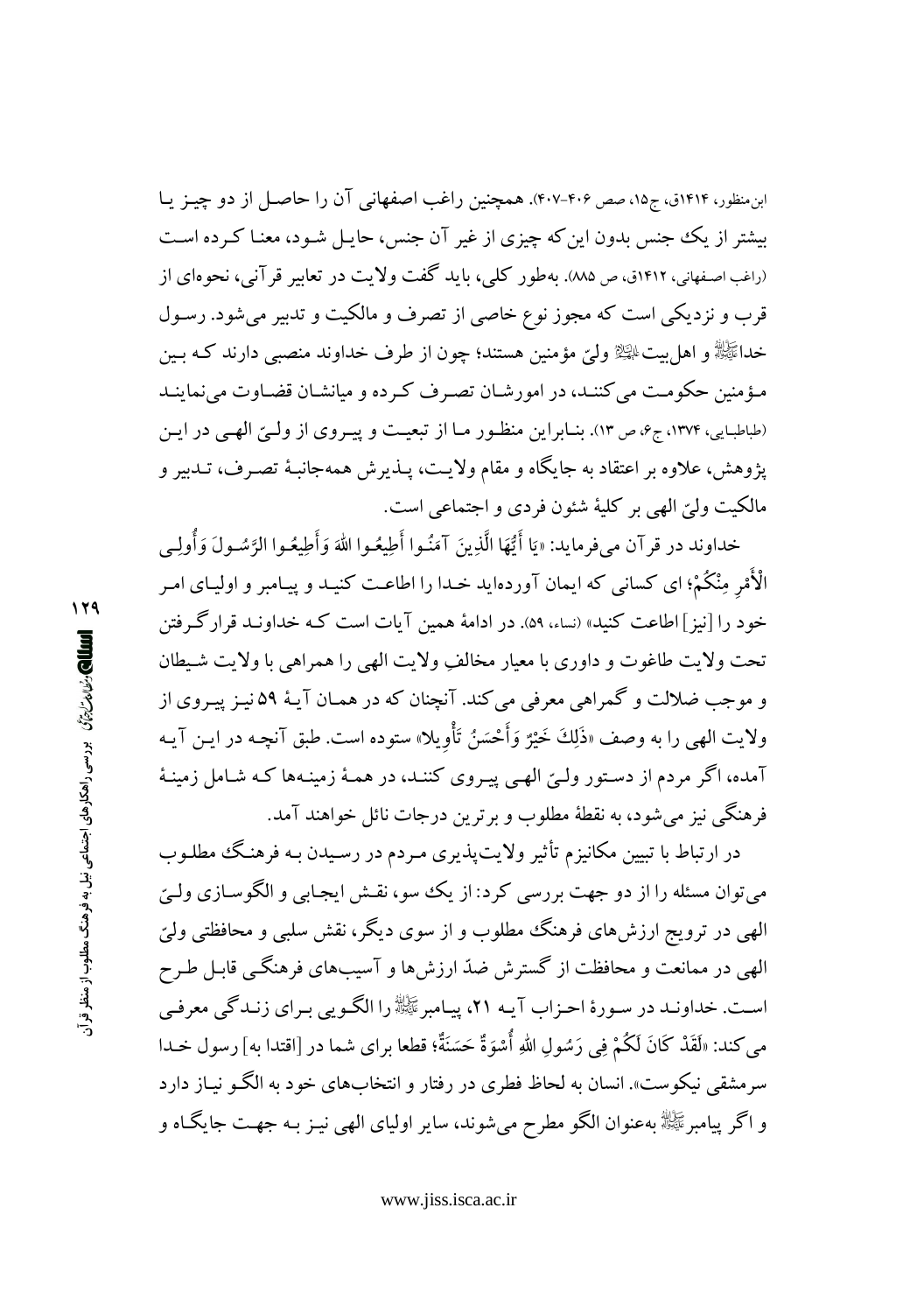علم الهی که دارند، الگویی بی نظیر بـرای عرصـههای مختلـف زنـدگی بشـر هسـتند کـه پیروی از روش و سیرهٔ ایشان، رشد و ارتقا در همهٔ شئون زندگی را فراهم می آورد.

همچنین تبعیت از ولیّ الهی بهعنوان محافظ ارزش های مقدس جامعه، نقـش بسـزایی در رسیدن به وضعیت مطلوب فرهنگی دارد. بر اساس آیات قبر آن می تبوان گفت اگیر خداوند مىفرمايد: «وَقُل اعْمَلُوا فَسَيَرَى اللهُ عَمَلَكُمْ وَرَسُولُهُ وَالْمُؤْمِنُونَ؛ و بِكُو [هر كــارى مبیخواهیـد] بکنیـد کـه بـهزودی خـدا و پیـامبرش و مؤمنـان در کـردار شـما خواهنـد نگریست» (توبـه، ۱۰۵) و در تفاسیر، مؤمنان به اهل بیت $\mathbb{R}$  تفسیر شدهاند که اعمال و رفتار ما بر ایشان عرضه می شود (مجلسی، ۱۴۰۴ق، ج۲۳، ص ۳۴۵)، بنـابراین پــذیرش نقــش نظـارتی وليّ، كاملاً بر عملكرد افراد مؤثر است. در ترسيم چنين مـوقعيتي، افـراد همـواره غيـر از خداوند، چشمی را ناظر بر اعمال خود می بینند که با او ارتباط عاطفی قوی دارنـد و او را تدبیر کنندهٔ امور عالم بهصورت تکوینی میدانند و حتبی در زمـان غیبـت، ولایتفقیـه را بهعنوان عامل و ناظر اجرای قوانین الهی که به مجازات خاطیان نیز می پردازد، پذیرفتهاند و همهٔ این عوامل، موجب بازدارندگی درونی و بیرونی و کاهش رفتارهای ضـدّ ارزشـی از سوی افراد جامعه خواهد شد.

# ۰۱-۲. تعاون و همیاری

«تعاون» را همکاری، یکدیگر را مددرسـاندن و تشـریک مسـاعی در جهـت ارضـای نیاز مشترک معنا کردهاند (طالب، ۱۳۷۶، ص ۲). همچنین از آن بهعنوان دیگریاری و کمک به دیگران بدون داشتن انتظار کمک از کمک گیرنـده یـا بـدون تصـور سـهم و نفعـی از امری که به کمک او انجام گرفته یاد کردهاند (طالب، ۱۳۷۶، ص ۴).

در اسلام نیز بر همیاری، تعاون، همپشتشدن و مشارکت در کارها بسیار تأکید شده که بر اساس دستورات خداوند، چنین همهستگی باید از طریـق محبـت و اخـوت ایمـانبی میان اعضای جامعه برقرار شود، به گونهای که بر محور خداخواهی باشد و اخـلاق حسـنهٔ افراد نیز همواره آن را تقویت نماید (جوان، ۱۳۸۳، ص ۱۳۵).

خداوند در سورهٔ مائده آيهٔ دوم ميفرمايد: «وَتَعَـاوَنُوا عَلَـى الْبِـرِّ وَالتَّقْـوَى وَلَا تَعَـاوَنُوا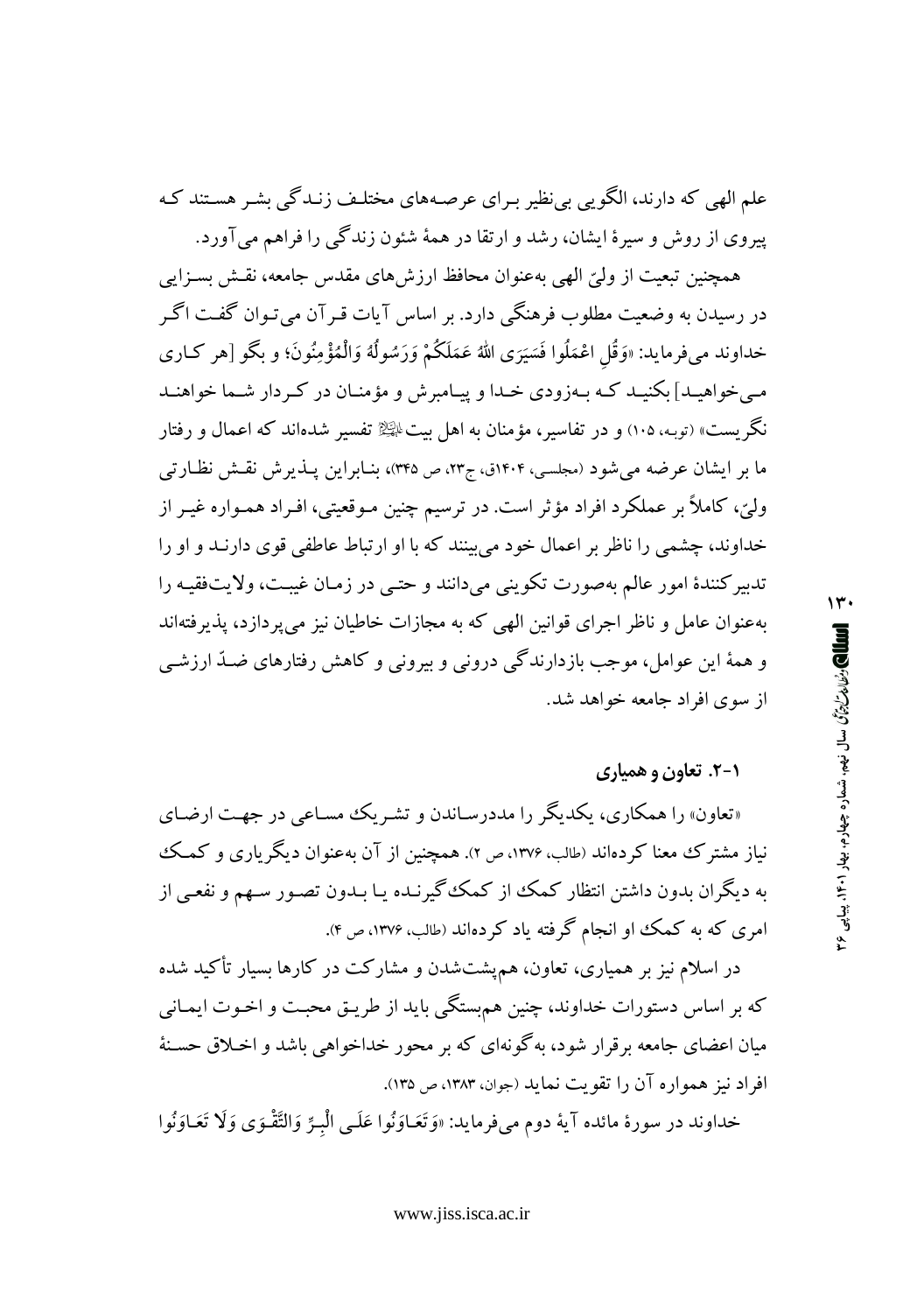عَلَمِی الْإِثْمَ وَالْعُدْوَانِ؛ و در نیکوکاری و پرهیزگاری با یکدیگر همکاری کنید و در گنـاه و تعدی دستیار هم نشوید». بر این اساس، حضور مسلمانان در جامعه این مسـئولیت را بـر ایشان ایجاب می کند که در امور خیر و نیکوکاریها و در رعایت تقـوای الهـبی و پرهیـز از بدی با یکدیگر هم بستگی داشته باشند و بـه هـم کمـک کننـد و ایـن را وظیفـهٔ خـود بدانند که پیروی از دستورات الهی نباید صرفاً به صورت فردی باشد، بلکه بر هـر انسـانی لازم است دیگران را نیـز در مسـیر عبودیـت یـاری رسـاند و در امـور گنـاه و نافرمـانی خداوند با احدی همکاری نکند.

در صورتی که اگر طبق این دستورالعمل، تک±تک افـراد، خـود را مسـئول فرهنـگ جامعه و رسیدن به درجهٔ مطلوب آن بدانند، در این زمینه با سایرین همکاری کـرده و در مسیر ترویج فرهنگ الهی و پاسداشت حریم ارزشهای مقـدس، بـا دیگـران همهسـتگـی لازم را داشته و از هرگونه تفکر و رفتار اختلافافکنانهای پرهیز می کنند؛ زیـرا میداننــد که خداوند انسانهای مؤمن و نیکوکار را بـه درسـتی و پایـداری در دیـن حـق سـفارش کرده و از ایشان خواسته که در پیروی از راه حـق بـه یکـدیگر کمـک کننـد: «وَتَوَاصَـوْا بِالْحَقِّ وَتَوَاصَوْا بِالصَّبْرِ؛ و همديگر را به حق سفارش و به شكيبايي توصيه كردهاند» (عصر، ۳. در یک جامعهٔ صالح و مبتنی بـر ارزش هـای والای انسـانی، تعـاون بـین افـراد جامعـه حاکم است؛ به این دلیل که هدف زندگی اجتماعی را کمک افراد بـه یکـدیگر بـرای آسانتر شدن راه نیل به کمال میدانند (طباطبایی، ۱۳۷۴، ج۲، ص ۱۸۹).

تأکید بر تعاون بدان دلیل است که اسلام بهعنوان یک دیـن جـامع، در جهـت توجـه به نیازمندیهای مادی و معنوی همهٔ افراد جامعه، آحاد یک اجتماع را به تـأمین نیازهـای یکدیگر سفارش می کند (بقره، ۲۸، ۱۹۵؛ نساء، ۷۵؛ نحل، ۹؛ انسـان، ۸)، مسلمانان را بر ادر یکدیگر معرفی کرده (حجرات ١٠) و با ایجاد چنین روحیهای، تضاد منافع را بـه اشـتراک منـافع تبدیل کرده است که موجب بیشترشـدن هم بسـتگی افـراد میشـود (متولیزاده نـایینی، ۱۳۹۷، صص ۹۷–۱۰۱).

این پشتیبانی و معاضدت افراد نسبت به یکدیگر از یک سو بـا ایجـاد احسـاس تعهـد نسبت به سایر مسلمانان، موجب می شود افراد به دنبـال آگـاهی از حـال یکـدیگر و رفـع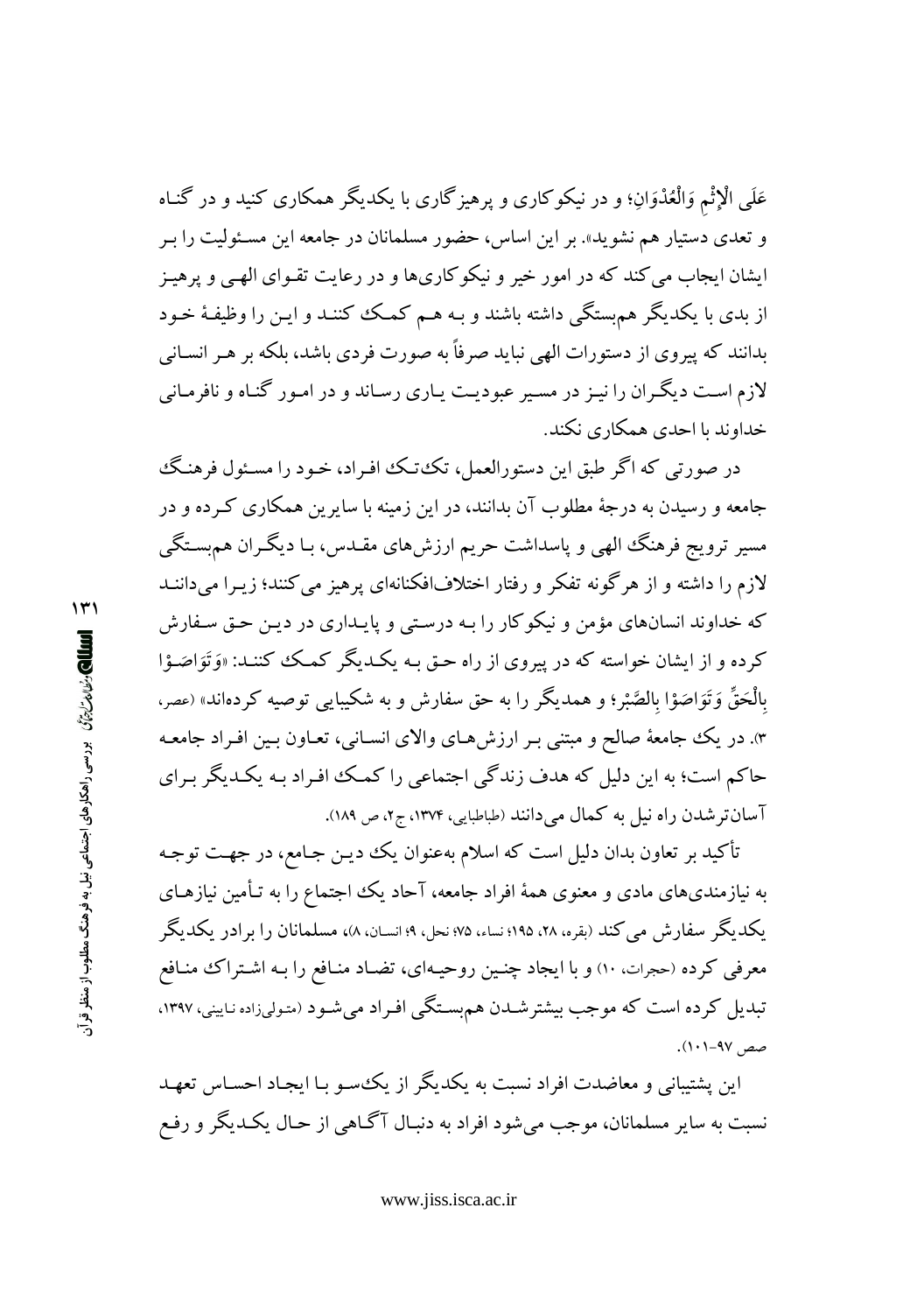حوائج هم باشند که به حل بسیاری از مشکلات اقتصادی کمک کر ده و باعث می شـود فقر و اختلافات طبقاتی از بـین رفتـه و توزیـع عادلانـهٔ ثـروت صـورت گیـرد. در چنـین وضعیتی بـا رفـع دغدغـهٔ معـاش بـرای افـراد، بسـتری مناسـب بـرای رشـد و توسـعهٔ فرهنگي فراهم مي آيـد. همچنـين بـا گسـترش روحيـهٔ تعـاون، افـراد در مسـائل مختلـف فرهنگی نیز با یکدیگر همکاری می کنند و با ایجـاد تعامـل و روابـط منسـجم، در جهـت مصلحتی مشترک که همان رسیدن به فرهنگ مطلـوب الهـی اسـت، تلاش۵هـای خـود را تجميع مينمايند.

۰۱–۳. نظارت همگان*ی* 

یکی از گامهایی که مردم می توانند برای رسیدن به فرهنگ مطلوب بردارند، «نظارت همگانی» بـر امـور مختلـف جامعـه میباشـد. چنـین نظـارتی از اهمیـت بسـیاری برخوردار است؛ زیرا بـا اجـرای درسـت آن، از یـک طـرف، می تـوان سـازوکار تـرویج فرهنگ مطلوب را فراهم نموده و از سوی دیگر، بسیاری از مشکلات فرهنگی جامعه را بهسرعت شناسایی کرده و برای حل آن، اقدامات لازم را برنامهریزی کرد.

واژهٔ «نظارت» بهمعنای متوجهساختن چشم ظاهر و باطن برای ادراک چیزی به هدف تأمل و تحقیق دربارهٔ آن است. کلمه «رؤیة» بهمعنای اندیشه و تـدبیر، معـادل آن بـه کـار رفته است (راغب اصفهانی، ۱۴۱۲ق، ص ۸۱۲). ضمن آنکه نظارت را نگاه دقیق و محققانهٔ مادی یا معنوی با چشم سر یا اندیشه نیز معنا کردهانــد (مصطفوی، ۱۴۰۳ق، ج۱۲، ص ۱۶۶). مهم تـرین عنصر مشترک در همهٔ تعاریف بیانشده برای نظارت، مقایسهٔ آنچه هست و آنچـه بایـد باشــد، معرفــي مي شــود (حـدمتي، ١٣٧٧، صـص ۴۷-۵۶). بــدين معنا كــه نظــارت، بايــدها و مطلوبهاي جامعه را با هستها و موجودها مقايسه مي كند تـا تصـوير روشـني از فاصـلهٔ بین وضعیت دلخواه نسبت به عملکردها به دست آورد. چنین فعالیتی بـرای جلـوگیری از انحراف و اشتباه و حفظ و صیانت از ارزشها بسیار ضروری است.

بدین ترتیب روشن شد که نمی توان انتظار رعایت ارزش های جامعه را داشت، بـدون آنكه نظارتي بر آنها بوده و ضمانت اجرايي تحقق آنهـا باشـد. البتـه در نظـام اسـلامي،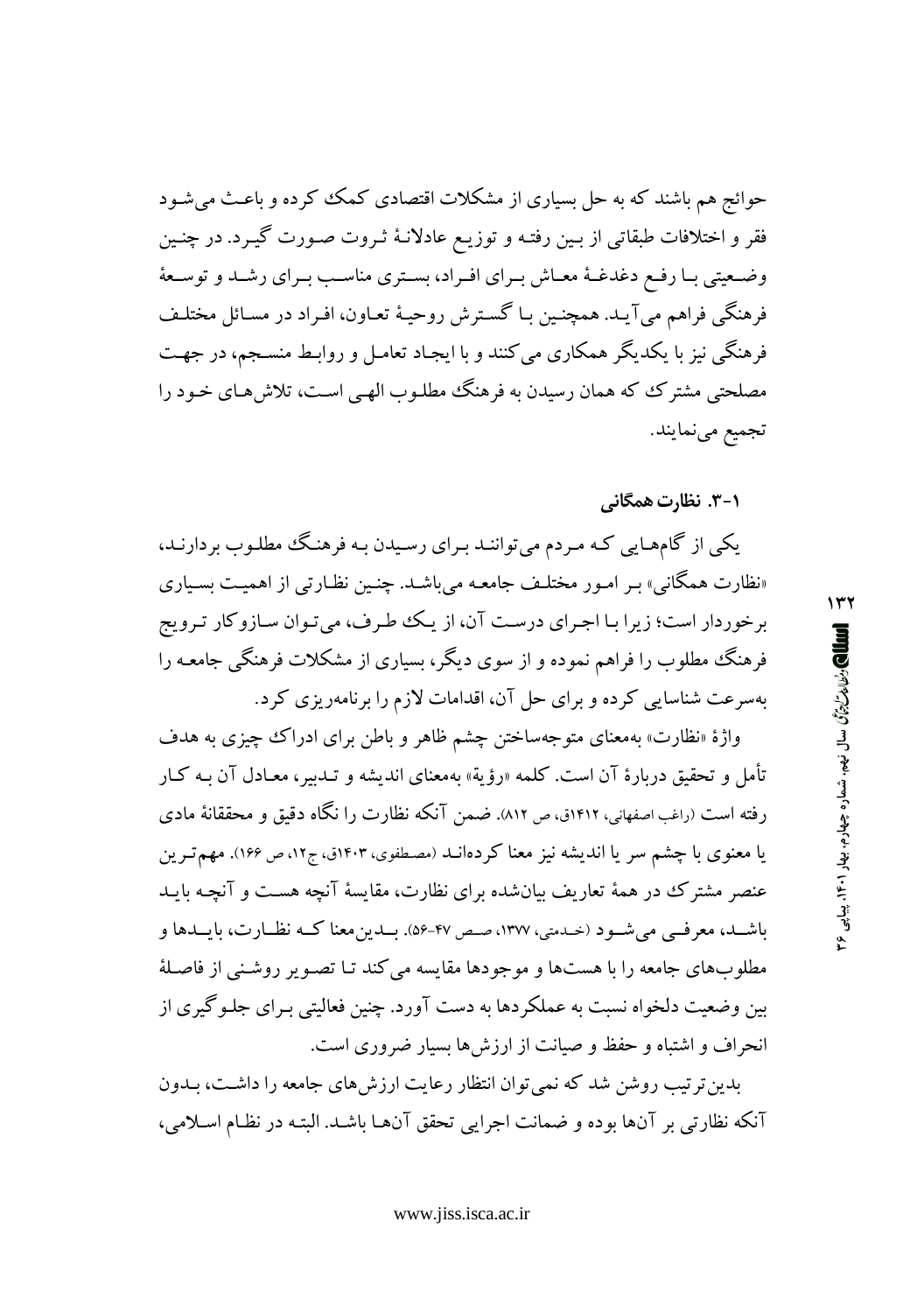ایمان بهعنوان یک ضمانت اجرایبی درونبی، بـر اعمـال شـخص نظـارت دارد. همچنـین نظارتهای دنبوی و اخروی مثل یاداش و مجازاتهای تعیین شده بـرای اعمـال مختلـف قابل طرح است؛ ليكن وجود نظارت همگاني توسط آحاد جامعه بر توجه بـه ارزش هـا و هنجارهای فرهنگ اسلامی را میتوان ضـمانت اجرایـی دانسـت کـه تـأثیری سـریع تر و کمهزینهتر را به دنبال دارد.

نوعی از روش اصلاح جامعه که خداوند در قالب دو فریضهٔ «امر بـه معـروف و نهـی از منکر» به جامعهٔ مسلمانان اختصاص داده، در این آیه بیان شده اسـت: «کُنْـتُمْ خَيْـرَ أُمَّـةِ أُخْرِجَتْ لِلنَّاسِ تَأْمُرُونَ بِالْمَعْرُوفِ وَتَنْهَوْنَ عَنِ الْمُنْكَرِ وَتُؤْمِنُونَ بِـاللهِ؛ شـما بهتـرين امتـي هستید که برای مردم پدیدار شدهاید به کار پسندیده فرمـان مـیدهیـد و از کـار ناپسـند بازمي داريد و به خدا ايمان داريد» (آلءمران، ١١٠). مي توان گفت تقدم فريضتين بـر ايمـان به خدا در این آیه، ضمن بیان اهمیت آن، بـدان دلیـل اسـت کـه ایمـان بـه خداونـد در امتهای سابق نیز وجود داشته، ولي دليل برجستگي امت اسلامي، توجه ويژه بـه امـر بـه معروف و نهي از منكر مي باشد.

در ارتباط با همگانی بودن این راهکار اجتمـاعی بـرای رسـیدن بـه فرهنـگ مطلـوب، لازم است به این نکته اشاره شود که طبق آیات شریف قرآن، این وظیفـه از عهـدهٔ هـیچ كس ساقط نيست. خداوند در آية ۱۰۴ سورة آلءمـران ميفرمايـد: «وَلْـتَكُنْ مِـنْكُمْ أُمَّـةٌ يَدْعُونَ إِلَى الْخَيْرِ وَيَأْمُرُونَ بِالْمَعْرُوفِ وَيَنْهَـوْنَ عَـنِ الْمُنْكَـرِ؛ بايـد از ميـان شـما كروهـي [مردم را] به نیکی دعوت کنند و به کار شایسته وادارند و از زشتی بازدارنـد». منظـور از «منکم» گروهی از مسلمانان است که امکان تحقق دعوت به خیـر برایشـان فـراهم اسـت. تعداد اين افراد، محدود به عدد خاصي نيست؛ گاهي همهٔ مسلملانان را شـامل مي شـود و گاه تنها از عهدهٔ یک فرد برمیآید؛ زیرا به توانایی افراد بستگی دارد و به حسب موقعیت و توانشـان، وظیفـهٔ تکـُتـک افـراد اسـت (فضـلاله، ١٤١٩ق، ج۶، صـص ٢٠٢-٢٠٥). در فرهنگ قرآنبي، اين وظيفه از خانواده شروع مي شود (تحريم، ۶)، در جمع فاميل و بسـتگان گسترش می یابد (شعراء، ٢١٣) و تا بخش های مختلـف جامعـه و حتـبی نظـارت بـر عملكـرد دولت مطرح مي شود.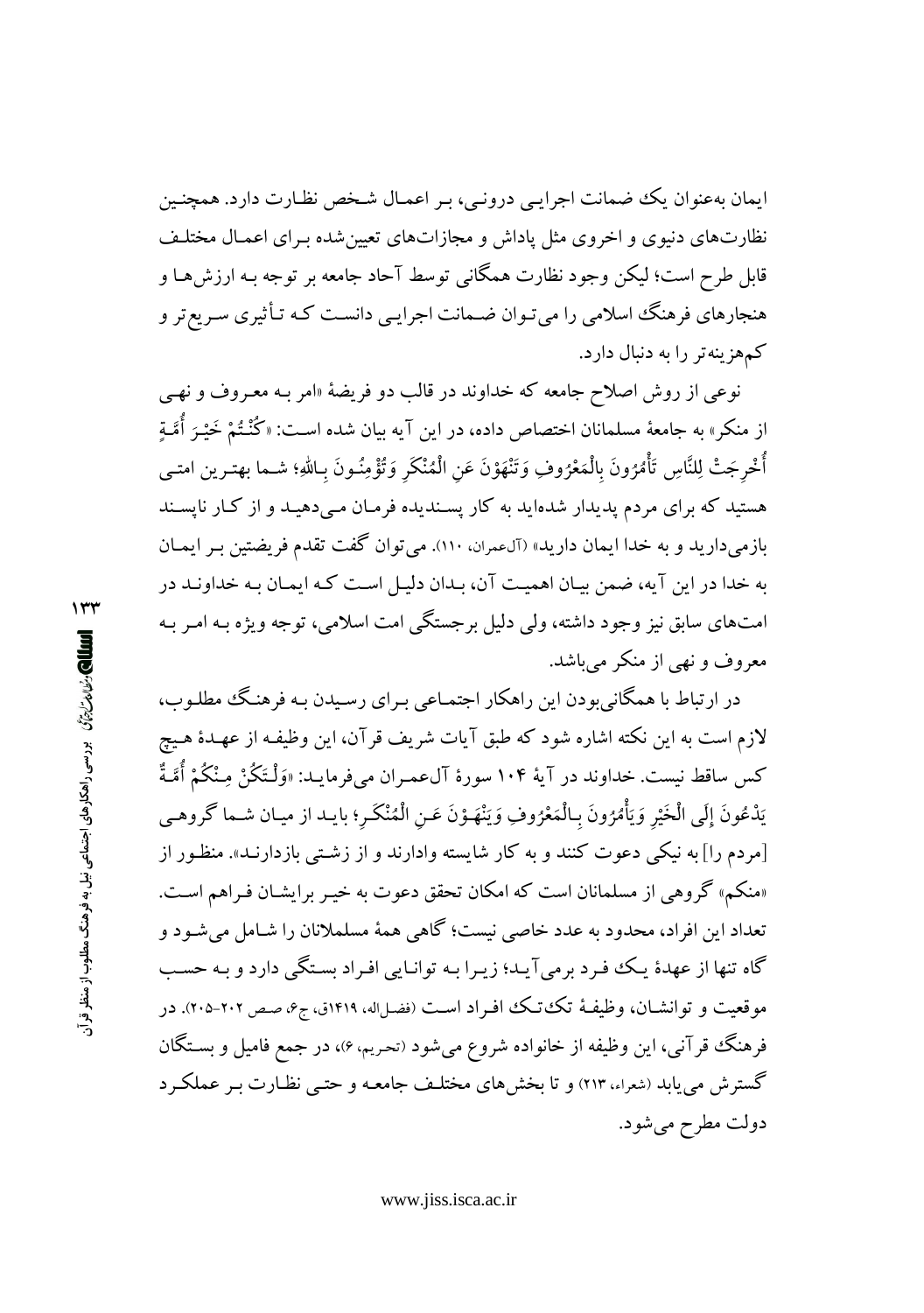در ارتباط با معرفی امر به معروف و نهی از منکر، مقـالات و کتـب متعـددی نوشـته شده است. در این مقال لازم است به نقش این نظـارت همگـانی در رسـیدن بـه فرهنـگ مطلوب جامعه بپردازیم. امر به معروف و نهی از منکر، فرآیندی است کـه بهواسـطهٔ آن افراد یاد می گیرند خود را با ارزش ها تطبیق دهند و به یک تعادل و تبوازن برسند (ایازی، ۱۳۹۱، ص ۳۲. با این مکانیسم مردمی، رفتار افراد با فرهنگ مطلـوب هماهنـگ میشـود و درحقیقت، بـین الگوهـاي رفتـاري آنهـا و هنجارهـاي فرهنگـي جامعـه تعـادل برقـرار می شود. این نظـارت اجتمـاعی بهمثابـهٔ اهرمـی اسـت کـه نبـود آن موجـب زوال جامعـه خواهد شد. چنـین نظـارتی بـرای واداشـتن اعضـای جامعـه بـه سـازگاری بـا ارزش هـا و جلـوگیری از ناسـازگاری اسـت (کـوئن، ۱۳۸۵، صـص ۱۵۱-۱۵۲) و جریــان اثر گــذاری آن، بهنوعی ایجاد یک قونطینهٔ روحبی در برابر گناهـان و ضـدّ ارزش هـا و ضـدّ هنجارهـا و ترويج اصول فرهنگي مطلوب مي باشد.

این نظارت در قالب فریضتین بهعنوان دو تکلیف اساسبی بـا درنظر گـرفتن شـرایط و مراتبش با کم ترین هزینه می تواند از خانواده تا کـل جامعـه را اصـلاح کنـد و بـه همـین دلیل، از پیشرفته ترین احکام اجتماعی فرهنگ اسلامی است (بسیج و دیگران، ۱۳۸۷، ص ۱۹۲). نظارت همگاني، بر ظهور خارجي سـه بعـد معـارف اسـلامي يعنـي اعتقـادات، اخـلاق و احکام صورت می گیرد و حتی ممکن است با قواعدی که اکثریت افـراد جامعـه بـه آن عمل می کنند، اما با فرهنگ مطلوب اسلامی متعارض است، به مبارزه بپردازد و آن ها را تغییر دهد؛ زیرا هدف اصلی آن، مبارزه، اصلاح و تغییر هنجارهای مغایر با سعادت واقعی انسان و تشویق نسبت به اجرای هنجارهـای متناسـب بـا فرهنـگ مطلـوب اسـلامی است (اميركاوه، ١٣٧٨، ص ٤٠). بدين صـورت، موجـب گسـترش هـمهجانبـهٔ ارزش هـا و مـانع کمرزنگ شدن آنها می شود (ایروانی و دیگران، ۱۳۸۸، ج۲، ص ۱۹۷).

امر به معروف و نهـي از منكـر وظيفـهاي اسـت كـه اگـر عملـي گـردد، يـك شـبكهٔ گستردهٔ فرهنگی و اجرایی از مجموعهٔ افراد ملت به وجود می آورد که در آن، هر فردی در مقابل آنچه که در محیط اطرافش می گذرد، بی تفـاوت نبـوده، کارهـای نادرسـت را مورد انکار و نهی قرار می دهـد و انجام۱هش را بـا واقعیـت آشـنا و از آن بـر حـذر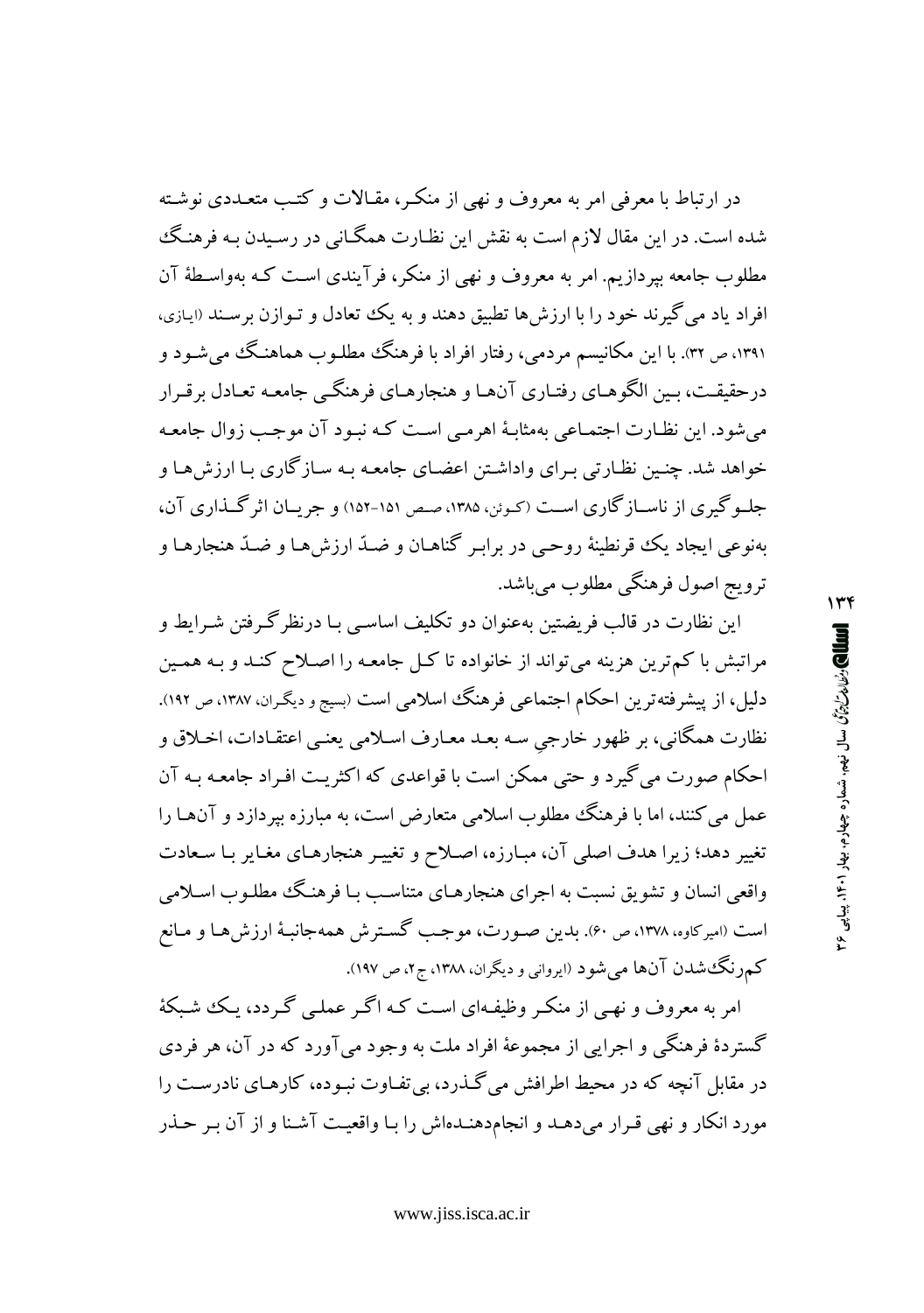می،دارد و بر کارهای خوب تأکید می کند و در پرتو آن هم خود رستگار میشـود و هـم جامعه به پیشرفت می رسد. امر به معروف و نهی از منکر، مسئولیت نظارت همگانی است که بهعنوان یکی از وظائف مؤمنان، جامعـه را بهسـوی تمـدن و پیشـرفت و ترقـی سـوق می دهد. همه در برابر سلامت جامعـه مسـئول هسـتند و بايـد در صـدد مـارزه بـا مفاسـد وآلودگی ها برآمده و با حربهٔ امر به معروف و نهی از منکر بـا آنهـا برخـورد کننـد و بـا انجام این وظیفه، به نابسامانیهای اجتماعی پایان دهند (حسینی، ۱۳۹۵، ص ۷۳۲).

آنچنان که در ابتدا بیان شد، موارد مطرحشده، اصلی ترین و کلی ترین مسئولیتهای مردمی هستند که بسیاری از مسئولیتهای دیگر ذیـل ایـن مـوارد قابـل طـرح اسـت. در صورتی که مردم از ولیّ الهی پیروی کرده، با یکدیگر تعاون و همکاری داشته باشـند و بر رعايت ارزش ها نظارت كننـد، مي تـوان گفـت قطعـاً بسـياري از ضـد هنجارهـا اتفـاق نمی افتد و پایبندی به سایر مسئولیتهای مردمی را به دنبال دارد.

### ٢. وظايف حكومت

بر اساس آیات قرآن، بهصراحت می توان گفت خداوند برخی از راهکارهـای اجتمـاعی رسیدن به فرهنگ مطلوب را بر عهدهٔ دولت و حکومت اسلامی نهاده است؛ وظایفی که سرپرستان جامعهٔ مسلمین، مسئول بهانجام(سـاندن آنهـا و متعهـد در پیشـگاه خداونـد و مردم هستند:

#### ۰۲-۱. عدالت گستری

مسئلهٔ عدالت از اصول اساسی و جاودانهٔ نظام اسلامی است و فراوانـی آیـات مـرتبط با آن، اهمیت جایگاه این آمـوزهٔ اسـلامی را روشـن میسـازد (نسـاء، ۱۳۵؛ نحـل،۹۰؛ مائـده، ۸؛ رحمن، ٧-١٠). طبق آيات قر آني، فلسفهٔ بعثت انبيا، ارسال پيامبران، نـزول كتـب آسـماني و تشريع قوانين الهي در جهت برقـراري عــدالت بــوده اســت: «لَقَــدْ أَرْسَــلْنَا رُسُــلَنَا بِالْبَيِّنَــاتِ وَأَنْزَلْنَا مَعَهُمُ الْكِتَابَ وَالْمِيزَانَ لِيَقُومَ النَّاسُ بِالْقِسْطِ؛ بەراسـتى پيـامبران خـود را بـا دلايـل آشکار روانه کردیم و بـا آنهـا کتـاب و تـرازو را فـرود آوردیـم تـا مـردم بـه انصـاف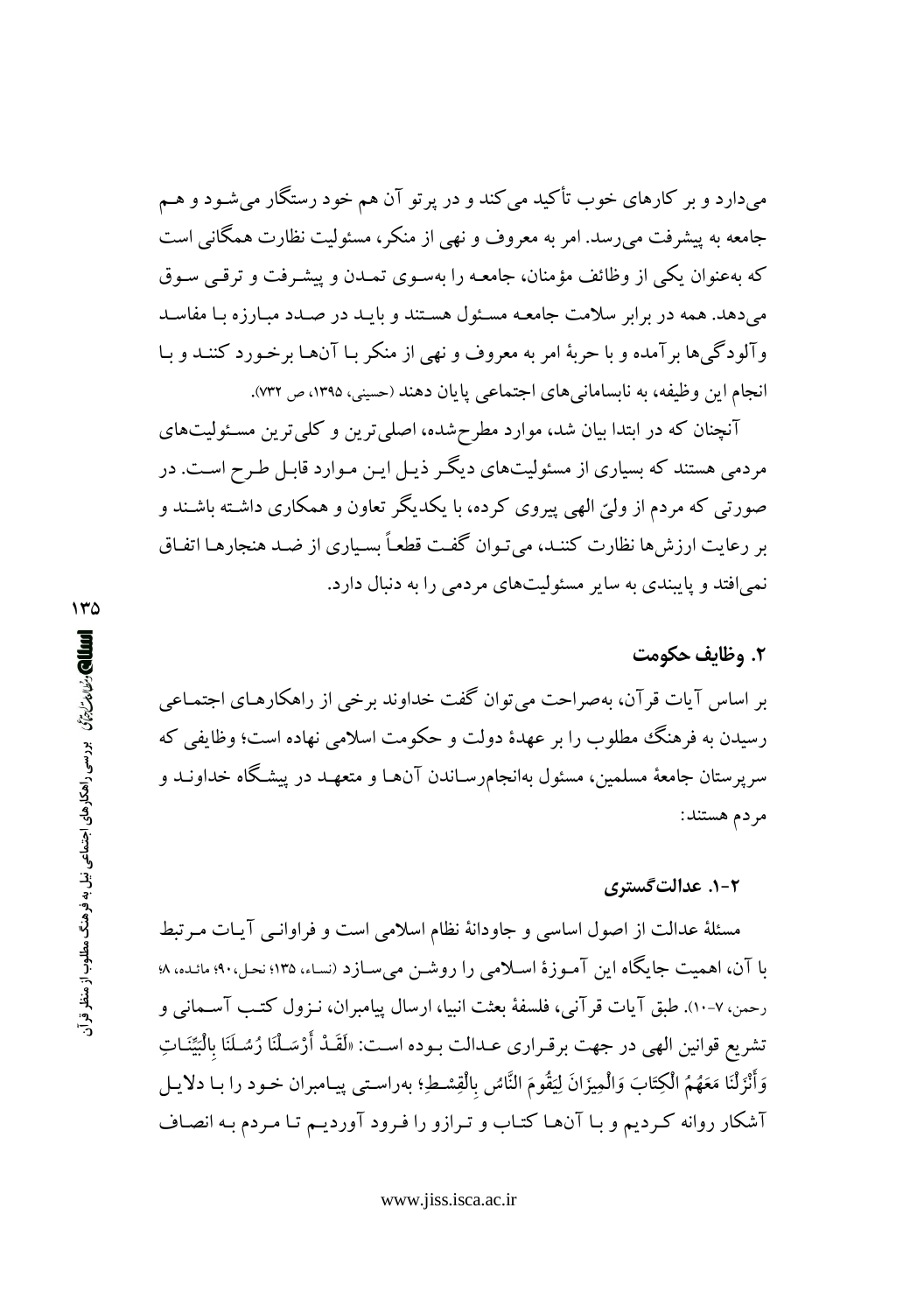برخیزند» (حدید، ۲۵)؛ به همین سبب، می توان گفت از آنجایی که هدف غایی این مسـبر، ایجاد شرایط مطلوب در جوامع مسلمین است، بنابراین عدالت گستری می توانـد جایگـاه مهمی در بحث راهکارهای اجتماعی رسیدن به فرهنگ مطلوب داشته باشد.

واژهٔ عدل را استقامت (خوری شرتونی، ۱۳۷۴، ج۳، ص ۴۹۴)، قصـد و میانـهروی در امـور و رعايت حد وسط ميان افراط و تفريط دانسـتهاند (خوري شـرتوني، ١٣٧۴، ج٣، ص ۴۹۴). از نظـر علامه طباطبایی، عدالت اجتماعی یعنی با هر یک از افراد جامعه طـوری رفتـار شـود کـه مستحق آن هستند و در موقعیتی جای داده شوند که سزاوار آن میباشند (طباطبایی، ۱۳۷۴. ج۲۴، صص ۲۴۳-۲۴۳). در یک نظام اسلامی نیز عدالت با همین معنا مـورد توجـه اسـت کـه نیروها به هدر نمیرود و اعمال افراد ضایع نمیشود (آلءمران، ۱۹۵). باید توجه داشت که معیار تعیین عدالت، منافع شخصی افراد نیست و نبایـد عـدالت را بـه معنـای مسـاوات در نظر گرفت (زخرف، ۳۲:نجم، ۳۹). عدالت یعنی هر چیزی در این نظام بایـد سـر جـای خـود قرار گیرد و به تفاوت حقوق و تکالیف افراد هم توجه شود. امیرالمؤمنین $\mathbb{P}$  میفرمایند: «العدل يضع الامور مواضعها» (نهج البلاغه، حكمت ۴۳۷).

همگان اذعان دارند که اگر هـر چيـزي سـر جـاي خـودش قـرار گيـرد و همـاهنگي بیشتری بین امور مختلف وجود داشته باشد، بر مطلوبیت آن خواهد افـزود. شـرح مسـئله بدین صورت است که برای انجام هر کاری در یک فضای فردی یـا جمعـی، بـه عوامـل انسانی و امکانات مادی و معنوی نیاز داریم. اگر فـردی کـه عامـل مـدیریت و انجـام آن فعل است، از افراد شایسته و از عوامل و عناصر دقیق، ضروری و بهجا استفاده نکند و در انتخاب افراد، دلیلی جز شایستگی آنهـا و در برگزیـدن امکانـات، علتـی جـز ضـرورت بهره گیری از آنها را در نظر بگیرد، کـار بهسـمت افـراط و تفـریط کشـیده می شـود. در هيچ زمينهاي و بـا فطـرت هـيچ انسـان سـالمي، بي عـدالتي، فعـاليتي مطلـوب بـه حسـاب نمي آيد؛ زيرا عدالت، ارزشي فطري است (حميني، ١٣٩٤، ص ١١٣). چون طبق سـنت الهـي و قوانین طبیعت، افراد در حالت عادی می پذیرند که هر امری باید بـه شـکل اصـولـی آن و از مسیر حقیقی اش انجام شود و در غیر این صورت، آن را نـامطلوب و ناپسـند میداننـد. توجه به سنن و اسباب و مسببات عالم توسط خداوند نیـز در روایـات اهل بیـتﷺ دیـده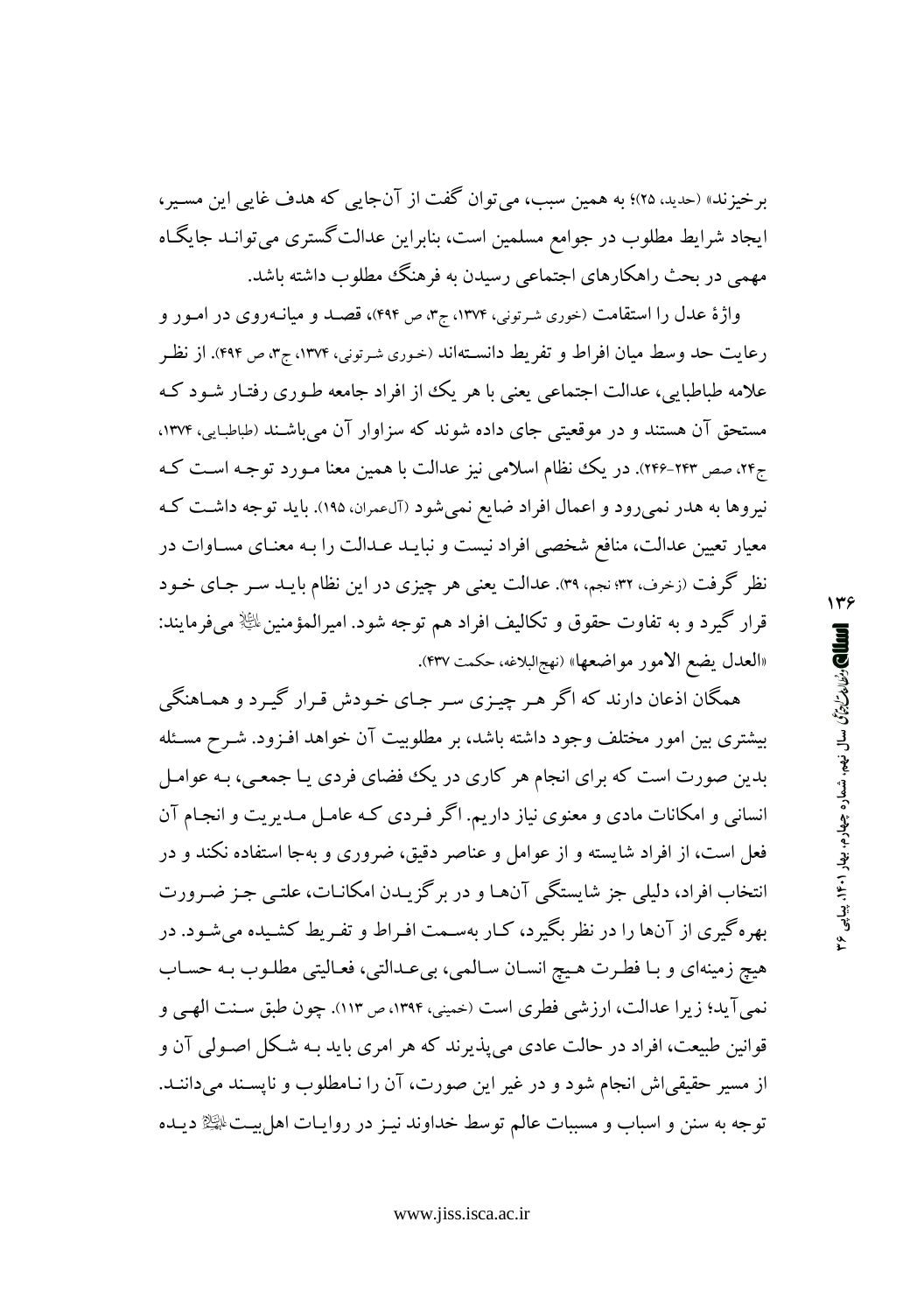مي شود. امام صادق $\mathbb{R}^2$  فرمودند: «أَبَى اللهُ أَنْ يُجْرِيَ الْأَشْيَاءَ إِلَّا بِأَسْبَابٍ فَجَعَلَ لِكُلِّ شَـيْءٍ سَبَباً» (کلینبی، ۱۳۶۲، ج۱، ص ۱۷۳). بنابراین عدل بـهمعنای تناسـب و تـوازن در نظـام عـالـم، از شئون خداوند هم مي باشد (مطهري، ١٣٧٧، ج١، ص ٧٢). اين توضيح، از حيث تكـويني بحـث است که چرا ادعا می شود رعایت تناسب و توازن در امور که همان معنای عدالت است، مطلوب همگانی می باشـد، بـهنحوی کـه از نظـر مـردم، انجـام امـور بـا عوامـل انسـانی و امکانات مادی و معنوی صحیح و بهجا برای رسیدن به نتیجهٔ شایسته، مطلوب است. ایـن موضوع بدان سبب است که اعتبار، مشروعیت و مطلوبیت عدالت، از خود عـدالت بـوده و عدالت، تابع خواست و ارادهٔ قانونگذار و سلیقهٔ فـردی یـا جمعـی افـراد نیسـت، بلکـه حقیقتی است که ارزش ذاتی و اعتبار نفسانی دارد (مطهری، ۱۳۷۳(ب»، ص ۴۰) و هر انسانی بـا فطرت سالم و دوری از پلیدی نفسانیات، مطلوبیت توازن و تناسب در امور و قرارگرفتن افراد در جایگاه شایستهٔشان را تصدیق می کند.

از حيث ارزشي و اخلاقي بحث نيـز بايـد توجـه داشـت؛ چـون همـهٔ انسـانها فطرتـاً عـدالتخواه هسـتند (خمينـي، ١٣٩۴، ص ١١٣) و مطلـوب را مي تـوان بـه معنـاي خواسـته و طلب شده توسط همگان و محبوب و دلخواه معرفی کرد. بنابراین باید گفت طبق قیانون فطرت، عدالت، مطلوب و مقصود همهٔ افراد است و عقل جمعی جامعه، هیچ گـاه كـاری که با بیعدالتی انجام شده را مطلوب نمیدانـد. افـرادی نیـز کـه بـر مطلوببودن امـری غیرعادلانه حکم دادهاند یا در مسیر بیعدالتی به منفعتی ظاهری، موقت و دنیـایی دسـت یافتهاند یا از جنبههای بی عدالتی صورت گرفته در مسیر انجام کار ناآگاه و غافل هستند. بدین ترتیب، کاملاً روشن است که در صورت برقراری عـدالت همهجانبـه در جامعـه، نهتنها گسترش عدالت بهعنوان یک ارزش متعالمی که نیاز فطری همهٔ انسانهاست، بلکه زمینهٔ ایجادشده برای تحقق سایر ارزش هـا و هنجارهـای مطلـوب نیـز بـه ایجـاد فرهنـگ مطلوب همهٔ جوامع انسانی منجر خواهد شد.

به طور کلی می تـوان گفـت مسـئولیت حاکمـان نظـام اسـلامی در گسـترش عـدالت بهخصوص در دو زمینهٔ اصلی، ارتباطی تنگاتنگ با ایجاد ساختاری برای ترویج و حفظ فرهنگ مطلوب دارد: اولاً عدالت اقتصادي بدين معنا كه از يك سـو همـهٔ افـراد، مالـك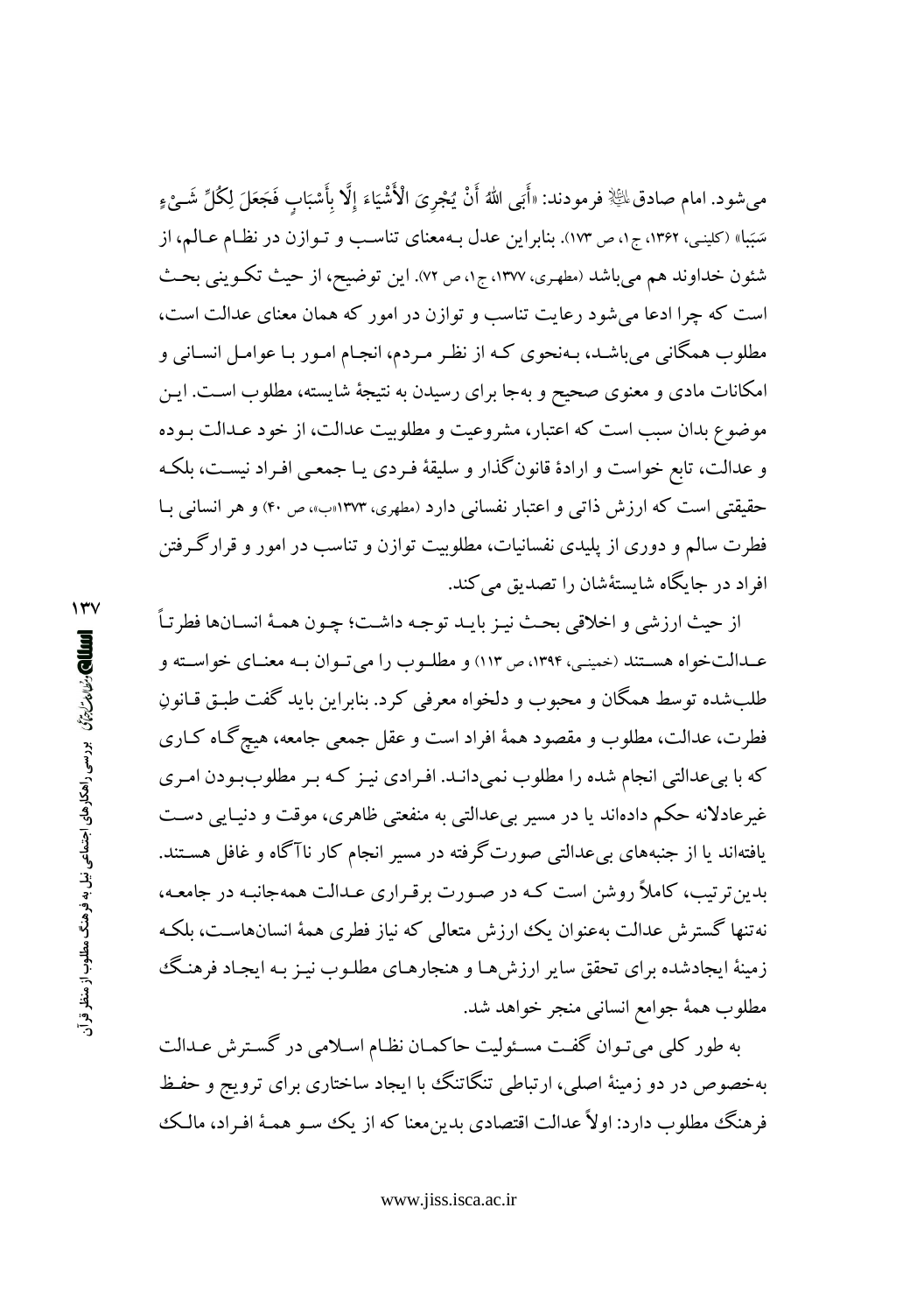تلاش اقتصادي خود باشند و بهانـدازهٔ زحمـات خـود بتواننـد بـه رشـد اقتصـادي برسـند. چنانچه خداوند نيز در قر آن ميفر مايد: «وَأَنْ لَـيْسَ لِلْإِنْسَـانِ إِلَّا مَـا سَـعَى؛ و اينكـه بـراي انسان جز حاصل تلاش او نیست» (نجم، ۳۹). اما از سوی دیگر نیـز حکومـت نبایـد اجـازه دهد سرمایه و ثروت جامعهٔ اسلامی بهصورت انحصاری در دست افیراد معبدودی قیرار گيرد: «مَا أَفَـاءَ اللهُ عَلَـى رَسُـولِهِ مِـنْ أَهْـل الْقُـرَى فَلِلَّـهِ وَلِلرَّسُـولِ وَلِــٰذِى الْقُرْبَـى وَالْيَتَـامَى وَالْمَسَاكِينِ وَابْنِ السَّبِيلِ كَبِي لَا يَكُونَ دُولَـةً بَـيْنَ الْأُغْنِيَـاءِ مِـنْكُمْ؛ آنچـه خـدا از [دارايـي] ساكنان آن قريهها عايد پيامبرش گردانيـد از آنِ خـدا و پيـامبر و متعلـق بـه خويشـاوندان نز دیــك [وی] و پتیمــان و بینوایــان و درراهمانــدگان اســت تــا میــان تــوانگران شــما دستبهدست نگردد» (حشر، ۷). حاکمان باید برنامهریزی داشته باشند که بخشی از سرمایهٔ جامعهٔ اسلامی به افراد محروم و مستضعف تعلق بگیرد (معارج، ۲۴-۲۵). جنبهٔ دیگر عــدالت در نظام اسلامی، عدالت در قضاوت میان مـردم هنگـام بـروز اختلافـات اسـت. خداونـد همواره انسای الهی را به داوری عادلانه دعوت کرده است (ص، ۲۶؛ نساء، ۵۸؛ پونس، ۴۷).

تأثیر این عدالت در ایجاد بستری برای تحقق فرهنگ مطلـوب از آنجـایی مشـخص می شود که موجب ایجاد رفاه، آرامش خاطر و امیدواری برای مـردم جهـت پایبنـدی بـه ارزش ها خواهد شد و از سوی دیگر، وجـود ایـن عـدالت باعـث صـیانت از ارزش هـای اسلامی و مانع گسترش ظلم و بی عدالتی که خود، منشأ فسادهای متعددی است میشود.

با توجه به آنچه بیان شد بایـد گفت حکومتهـای اسـلامی بایـد دغدغـهٔ خـود را برقراری عدالت و بر آوردهشدن همهٔ حقوق مردم قرار دهنـد؛ چراکـه خداونـد گسـترش عدالت را به عنوان هدف بعثت انبيـا معرفـي كـرده اسـت (حديـد، ٢٥). بنـابراين هـر حـاكم اسلامی وظیفه دارد به این مهم توجه نماید و با عملکردی بر اساس عدالت، مسیر رسیدن به فرهنگ مطلوب را نیز فراهم کند.

در طول تاریخ بشریت نیز همهٔ پیامبران برای اینکه انسـانها بتواننـد در بسـتر زنـدگی اجتماعی به نیازهایشان دست پیدا کنند و از طرفی نیز به ارزش های الهی پایبند بماننـد، از طريق قانون الهي به برقراري عدالت همت گماشتهاند: «لَقَدْ أَرْسَلْنَا رُسُلَنَا بِالْبَيِّنَـاتِ وَأَنْزَلْنَـا مَعَهُمُ الْكِتَابَ وَالْمِيزَانَ لِيَقُومَ النَّاسُ بِالْقِسْطِ؛ به راستي ييامبران خود را با دلايل آشكار روانـه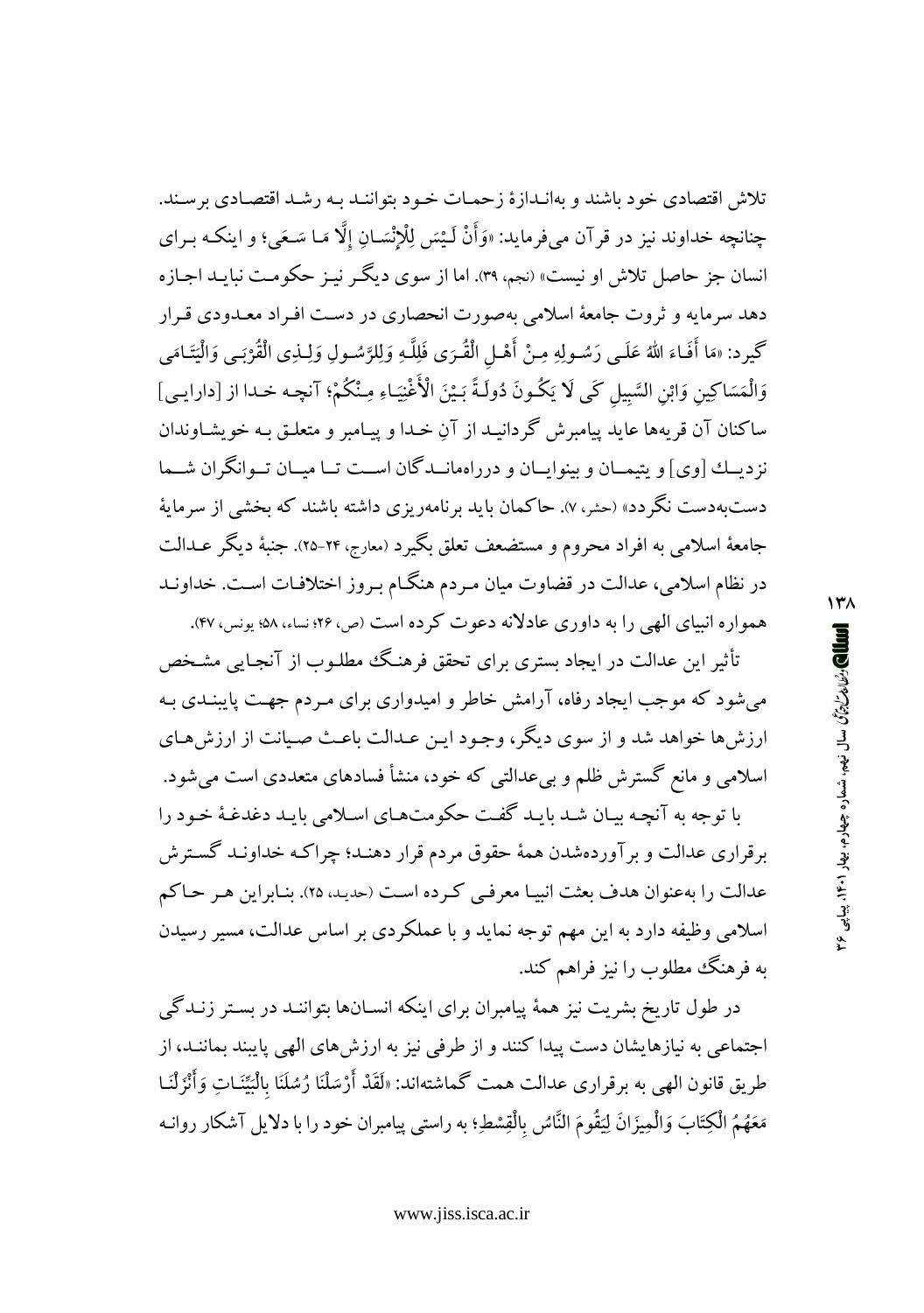كرديم و با آنها كتاب و ترازو را فرود آورديم تـا مـردم بـه انصـاف برخيزنـد» (حديـد، ٢٥). اجرای قوانین بر معیار قسط و عدل و جلـو گیری از سـتمگری و بسـط عـدالت فـردی و اجتماعی و منع از فساد و انواع کجرویها برای جلوگیری از فساد و تباهی یک جامعـه و سیاست و راهبردن جامعه به موازین عقل و عدل و انصاف و صدها از این قبیل، چیزهایی نیست که با مرور زمان در طول تاریخ بشر و زندگی اجتمـاعی کهنـه شـود (خمینـی، ۱۳۶۸، ج۲۱، ص ۴۰۵). این مسئله نشان می دهد که همهٔ این اقدامات، مقدمهای است بـرای این کـه انسانها با فراغ خاطر بتوانند بـه عبـادت خداونـد پرداختـه و ارزشهـای معنـوی را پـاس بدارند؛ زیرا فلسفهٔ بعثت انبیا، هدایت انسانها برای رسیدن به غایت خلقتشان که همـان عبـادت و بنـدگي خداسـت، ميباشـد. بنـابراين اگـر عـدالت، هـدف بعثـت انبيـا مطـرح می شود، هدفی ثانوی است؛ زیرا همانطور که در عبـارات پیشـین بیـان شـد، عـدالت بـه منزلهٔ مقدمهای برای تحقق اهداف نهایی خلقت انسانها و کمک به زنـدگی همـراه بـا آسایش انسانها در دنیا جهت دستیابی به زندگی در سایهٔ ارزش های والای الهی است.

بر اساس روند منطقی بحث می توان نتیجه گرفت کـه بی عـدالتی چـه بـهمعنای نقـض تناسب و توازن در امور، رعایتنکردن حد تعادل و رویآوردن به افراط یا تفـریط، چـه بهمعناي ظلم و نقض حقوق نفس، مردم و خداوند، نه تنها خـود نـوعي ضـدارزش اسـت، بلکه زمینهٔ بروز انواع گناهان و فسـادها را فـراهم مـی آورد. ازمیـان٫فتن تـوازن و تعـادل منطقی در اقتصـاد و فرهنـگ، کـار را بـه افـراط و تفـريط می کشـاند. فقـر اقتصـادی و فرهنگي، حدٍّ تفريط و حاكميت بي قيد و شرط سرمايه، حدّ افراط است. در اين دو حـدّ است که اخلاق، فضیلت، علم و فرهنگ قربانی میشود. هم فقر اقتصادی می توانـد مـانع اساسي رشد فکري و تعالمي فرهنگي شود و هم تکاثر و مالاندوزي، عامل فسـاد، سـقوط و انحطـاط معنـوي اسـت. اگـر عـدالت برقـرار باشـد، افـراد بـه حقـوق ديگـران تجـاوز نمي كنند، بيشتر از حق خود مطالبه نمي نمايند و انگيزهٔ تعـدّي بـه حـريم الهـي و حرمـت مسلمانان از بین خواهـد رفـت. آنچـه در آیـات هشـتم سـورهٔ مائـده و ۱۳۵ سـورهٔ نسـاء بهعنوان قیام مردم به عدالت مطرح شده، بدان معناست که آنچنان عدالت اجرا شـود کـه كم ترين انحرافي به سمت افراط و تفريط نداشته ىاشد.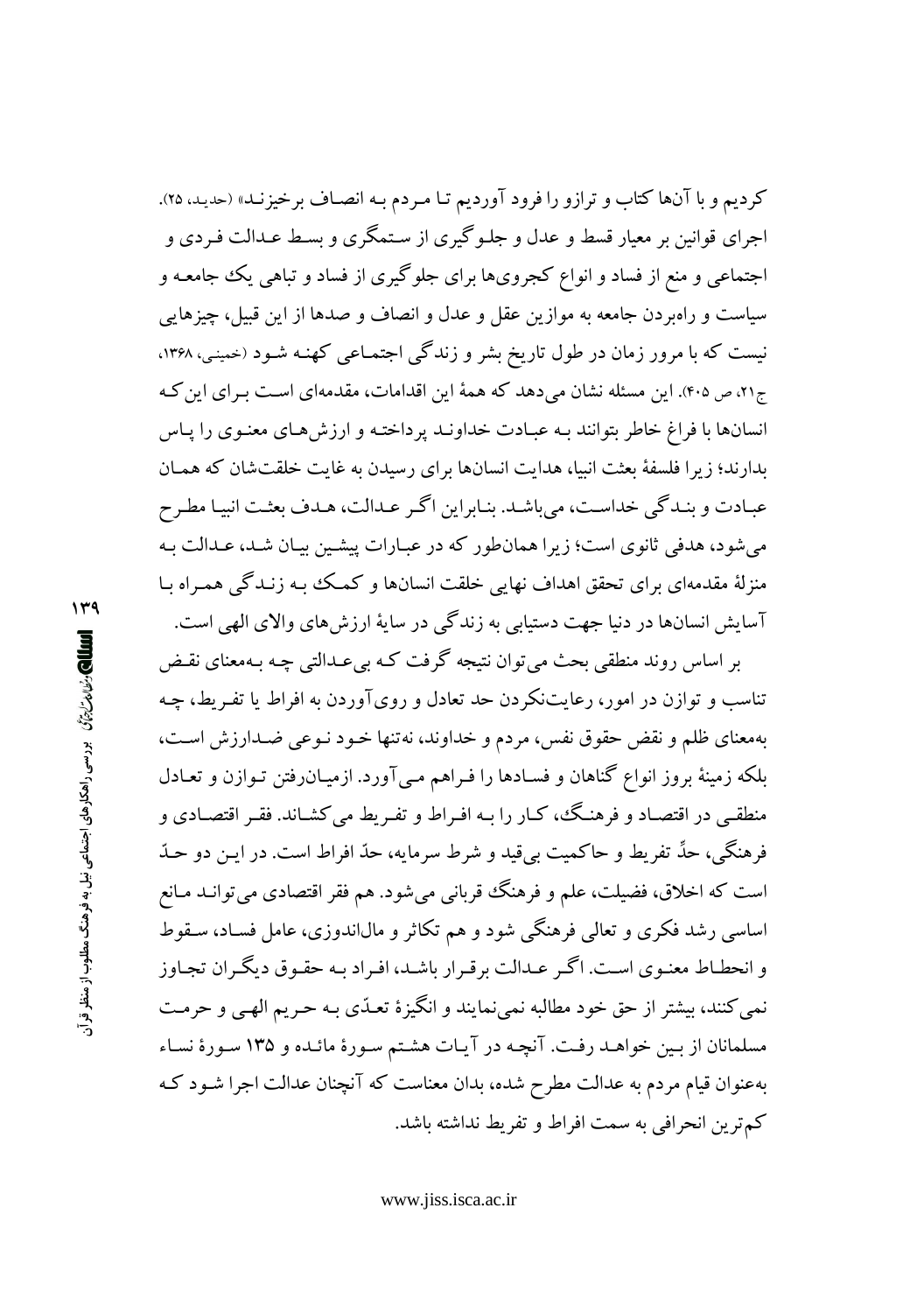2-2. بسط امنیت

یکی از نیازهای برجستهٔ انسان، برخورداری از امنیت در عرصههای مختلـف زنـدگی است. امنیت بهمعنای در امان و دن، آسودگی و ازبین رفتن هـراس و نگرانـی آمـده اسـت (راغب اصفهانی، ۱۴۱۲ق، ص ۹۰). همچنین آن را سکون و آرامش و رفع تـرس و وحشـت و اضطراب معنا کردهاند (مصطفوی، ۱۴۰۳ق، ج۱، ص ۱۵۰). در قـرآن کـریم آیـات متعـددی بـه ضرورت امنیت و آثار آن در زندگی افراد می پردازد:

– خداوند تحقق امنیت کامل را جزو اهداف ظهور تمـام و کمـال حاکمیـت الهـي و جانشيني صالحان در زمين مطرح مي كند: «وَعَدَ الله الَّذِينَ آمَنُوا مِنْكُمْ وَعَمِلُوا الصَّـالِحَاتِ لَيَسْتَخْلِفَنَّهُمْ فِي الْأَرْضِ كَمَا اسْتَخْلَفَ الَّذِينَ مِنْ قَبْلِهِمْ وَلَيُمَكِّنَنَّ لَهُمْ دِينَهُمُ الَّـذِي ارْتَضَـى لَهُمْ وَلَيْبَدِّلَنَّهُمْ مِنْ بَعْدِ خَوْفِهِمْ أَمْنًا يَعْبُدُونَنِي لَا يُشْـرِكُونَ بـي شَـيْئًا وَمَـنْ كَفَـرَ بَعْـدَ ذَلِـكَ فَأُولَئِكَ هُمُ الْفَاسِقُونَ؛ خدا به كساني از شما كه ايمان آورده و كارهاي شايسته كـردهانــد وعده داده که حتما آنان را در ایـن سـرزمین جانشـین [خـود] قـرار دهـد همان گونـه کـه کسانی را که پیش از آنـان بودنـد جانشـین [خـود] قـرار داد و آن دینـی را کـه برایشـان يسنديده است به سودشان مستقر كند و بيمشان را به ايمنى مبدل گرداند [تا] مـرا عبـادت کنند و چیزی را با من شریك نگردانند و هركس پس از آن بـه كفـر گرایـد آناننـد كـه نافرماننـد» (نـور، ۵۵). در آيـهٔ مـورد بحـث، خداونـد وعـده مي دهـد امنيـت را جـايگزين ترس شان می کند، به گونهای کـه دیگـر از مکـر منافقـان و ممانعتهـای کـافران هراسـی ندارند، خدا را آزادانه عبادت کرده و چیزی را شریک او قرار نمی دهنـد (طباطبایی، ۱۳۷۴، ج۱۵، ص ۱۵۱). در راستای بر قـراری ایـن امنیـت اسـت کـه افـراد بـا آسـودگی بـه عبـادت خداوند می پر دازند و چیزی را شریک او قرار نمی دهند.

– ذوالقرنین برای ایجاد امنیت و جلوگیری از تهدید سایر اقـوام، کـاری پرزحمـت چـون سدسازی را بر عهده می گیرد و در این زمینه به یاری خداوند امیدوار است (کهف، ۹۴-۹۲). – حضرت ابراهیمﷺ در سرزمین مکـه از خداونـد، نعمـت امنیـت را تقاضـا می کنـد (ابراهيم، ٣۵؛ بقره، ١٢۶).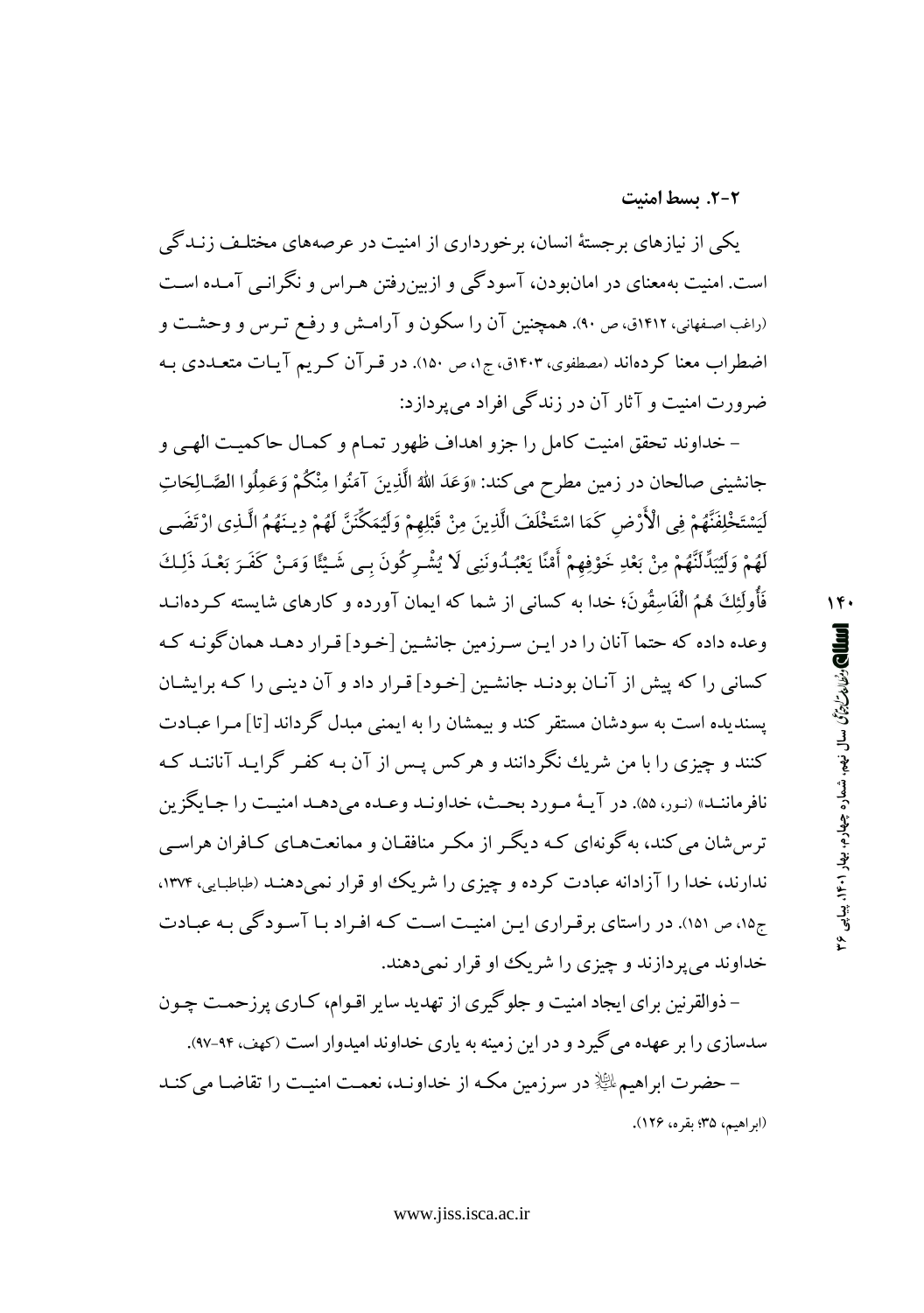– خداوند سخت ترین مجازاتها یعنی اعدام، قطع دست و پا و تبعید را برای کسـانی که در زمین، قصد محاربه و فساد دارند و امنیت مردم را از بین میبرنـد، قـرار میدهـد (مائده، ٣٣).

– خداوند شهری را که دارای امنیت است، برخوردار از آبادی، آزادی و استقلال معرفی نموده و بهعنوان شهری آرمانی و الگو برای سایرین مطرح می سازد (نحل، ۱۱۲).

با توجه به آنچه از آیات قر آن در ارتباط با امنیت و اهمیت آثـار آن بیـان شـد، بایـد گفت امنیت، ابتدایی ترین و مهم ترین شرط داشتن یک زندگی سـالم اجتمـاعی اسـت و وظيفهٔ حکومت آن است که جهت مصونيت افراد از هر نـوع تعـرض، تجـاوز، از اعمـال خلاف شئون انسانی و فساد جلوگیری کند، بهنحوی که مردم در عمل و رفتار به سایرین و بهخصوص ضعفای جامعه هجوم نبرند و همگان از نظر اندیشـه و فکـر، جـان و مـال و آبرو در امان باشند. از منظر قرآن کریم، امنیت به دلیـل زمینهسـازی در جهـت پیشـرفت علمي باعتقادي، رفَّـاه و فراوانــي نعمــت، آزادي و آسـايش، حيـات جامعـهٔ اسـلامي و دوستی و الفت، موجبات ارتقـای فرهنگـی جامعـه را فـراهم می کنـد (سیافزاده و دیگـران، ۱۳۹۵، صص ۲۴۲–۲۴۳).

اهمیت این مسئولیت بدان سبب است کـه حتـی احسـاس نـاامنی نیـز می توانـد انـواع آسیبها را در جامعه ایجاد کند؛ زیرا نظم اجتماعی را مختل کرده و در برخبی افـراد بـا ایجاد هراس و دلهره، مانع زندگی عادی و پرداختن به امور مهم حیـات میشـود و بـرای گروهی نیز فضایی فراهم می کند کـه بـا اقـدامات هنجارشـکن خـود، جامعـه را بهسـوی هرجومرج و انحراف سوق بدهنـد و ناامنىهـاى جديـدتر و بيشـترى را ايجـاد نماينـد. بنابراین ضروری است حکومت با شدت عمل و قاطعیت در مقابل هرگونه فساد و رفتـار معارض با ارزشهای اسلامی بایستد و جان و مال و آبروی مسلمانان را محافظت نموده، بستر لازم برای رشد فرهنگی جامعه و رسیدن به موقعیت مطلوب را فراهم آورد.

حاکمان جوامع اسلامی باید همواره اصل کرامت انسانها را در نظر داشته و حرمت انسانی افراد را برخاسته از خلقت الهی بدانند (مؤمنون، ۱۴؛ بقره، ۳۰، ۳۴) و با ایـن نـوع تفکـر، هر امری را که کرامت انسانها را مخدوش می نماید از میان بر دارنـد و بـه این تر تیـــــ، از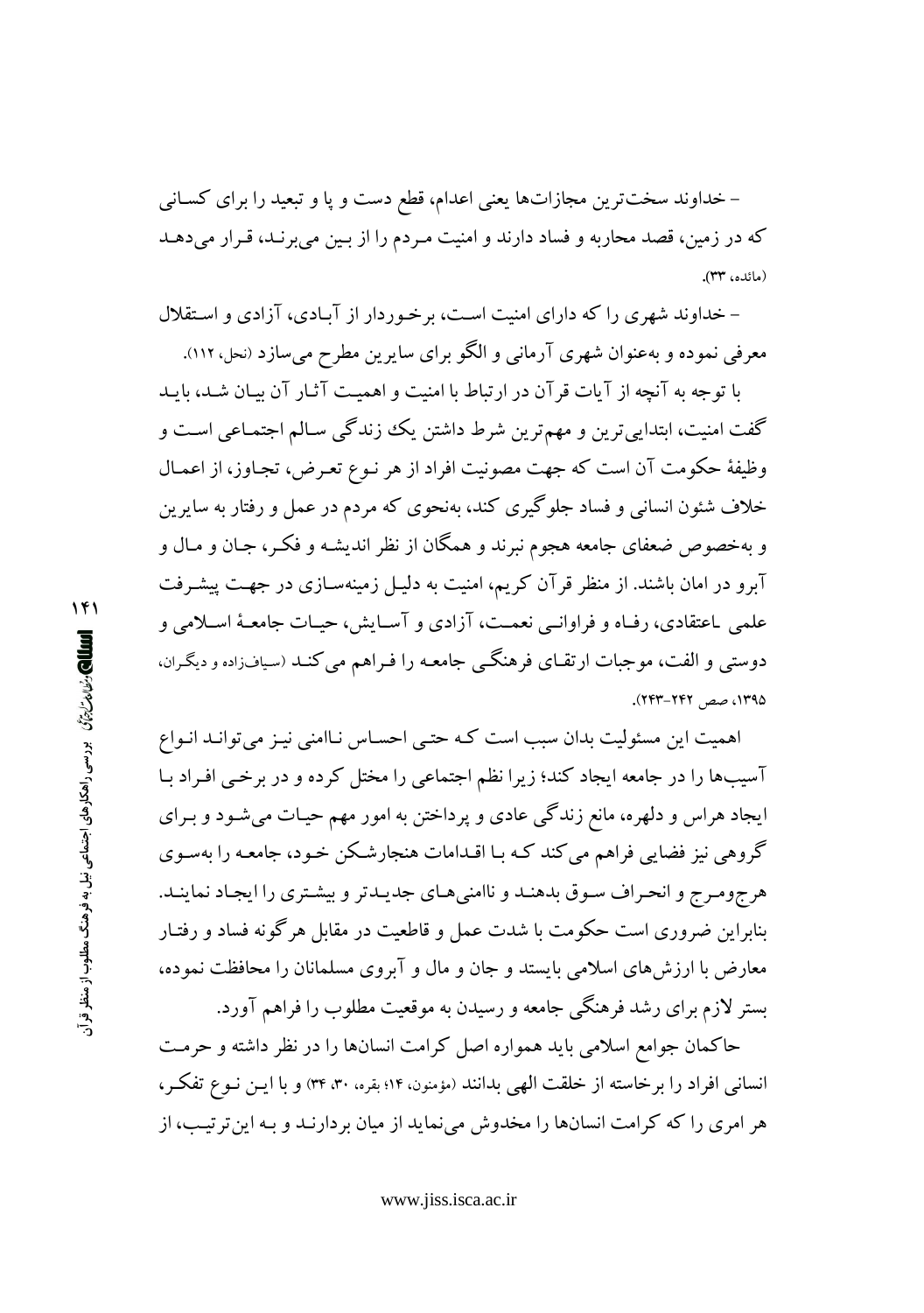طریق برقراری قانون و نظارتهای صحیح، امنیت و آسایش را در زیست جمعـی افـراد فراهم نموده و با هرگونه تهدید داخلی و خارجی مقابله نمایند.

۲-۳. تأمین آزادی

قرآن بهعنوان کتـاب مقـدس مسـلمانان، بـر آزادي انسـانها تأکيـد دارد و در آيـات متعددي بر حق تعيين سرنوشت انسان و حتى بر آزادي انتخاب دين اشاره مى نمايد (بقره، ۲۵۶؛ غاشیه، ۲۱-۲۲؛ یونس، ۱۰۸؛ زمر، ۴۱؛ ق، ۴۵؛ انعام، ۱۰۷). نقطهٔ قوت دین آن است که هر فردی بايد بر اساس تحقيق و بدون تقليد آن را بيذيرد (مطهري، ١٣٧٢«الف»، ص ١١٧)؛ زيبرا انسيان، فاعلي آزاد و مختار آفريده شده است: «فَمَنْ شَاءَ فَلْيُؤْمِنْ وَمَنْ شَاءَ فَلْيَكْفُوْ؛ يِس هر كِه بخواهد بگرود و هر که بخواهد انکار کند» (کهف، ۲۹).

برای شرح مفهوم آزادی، مؤلفههای متعـددی ذکـر میشـود، لـیکن مهمترین آنهـا نقش مردم در انتخاب سرنوشتشان است. آزادی را نبود مانع معرفی کردهانـد. انســانهای آزاد، انسانهایی هستند که با موانع مسیر تکاملشان مبارزه می کنند و به وجـود موانـع تـن نمیدهند (مطهری، ۱۳۶۶، ص ۱۴). بشـر بایـد در اجتمـاع از ناحیـهٔ سـایر افـراد آزادی داشـته باشد، دیگران مانعی در راه تکامل او ایجاد نکنند، او را محبوس نکنند، جلـوی فعـالیتش گرفته نشود، دیگران او را استثمار و استبعاد نکنند، یعنی تمام قـوای فکـری و جسـمی او را در جهت منافع خودشان به کار نگیرند (مطهری، ۱۳۶۶، ص ۱۴).

آزادی، یکی از متعالی ترین ارزش های انسانی و از معنویـات انسـان (یعنـی چیزهـایی که مافوق حد حیوانیت انسان است) تلقبی میشود و برای انسان، ارزشبی مافوق ارزش های مادی دارد. انسانهایی که بویی از انسانیت بردهاند، حاضرند با شکم گرسنه و تن برهنه و در سختترین شرایط زنـدگی کننـد، ولـی آزاد زنـدگی کننـد (مطهـری، ۱۳۷۳ «الف»، ص ۴۸). البته نباید این نکته را از نظر دور داشت که آزادی با وجـود آن کـه کمـالم <sub>،</sub> انسانی است، اما خود نیز ابزاری برای رسیدن به کمال بالاتر خواهـد بـود. در ایـن رابطـه گفته می شود آزادی «کمال آلی» است نه «کمال غایی». هدف انسان این نیست کـه آزاد باشد، ولی انسان باید آزاد باشد تا به کمالات خودش برسد؛ چون آزادی یعنی اختیـار و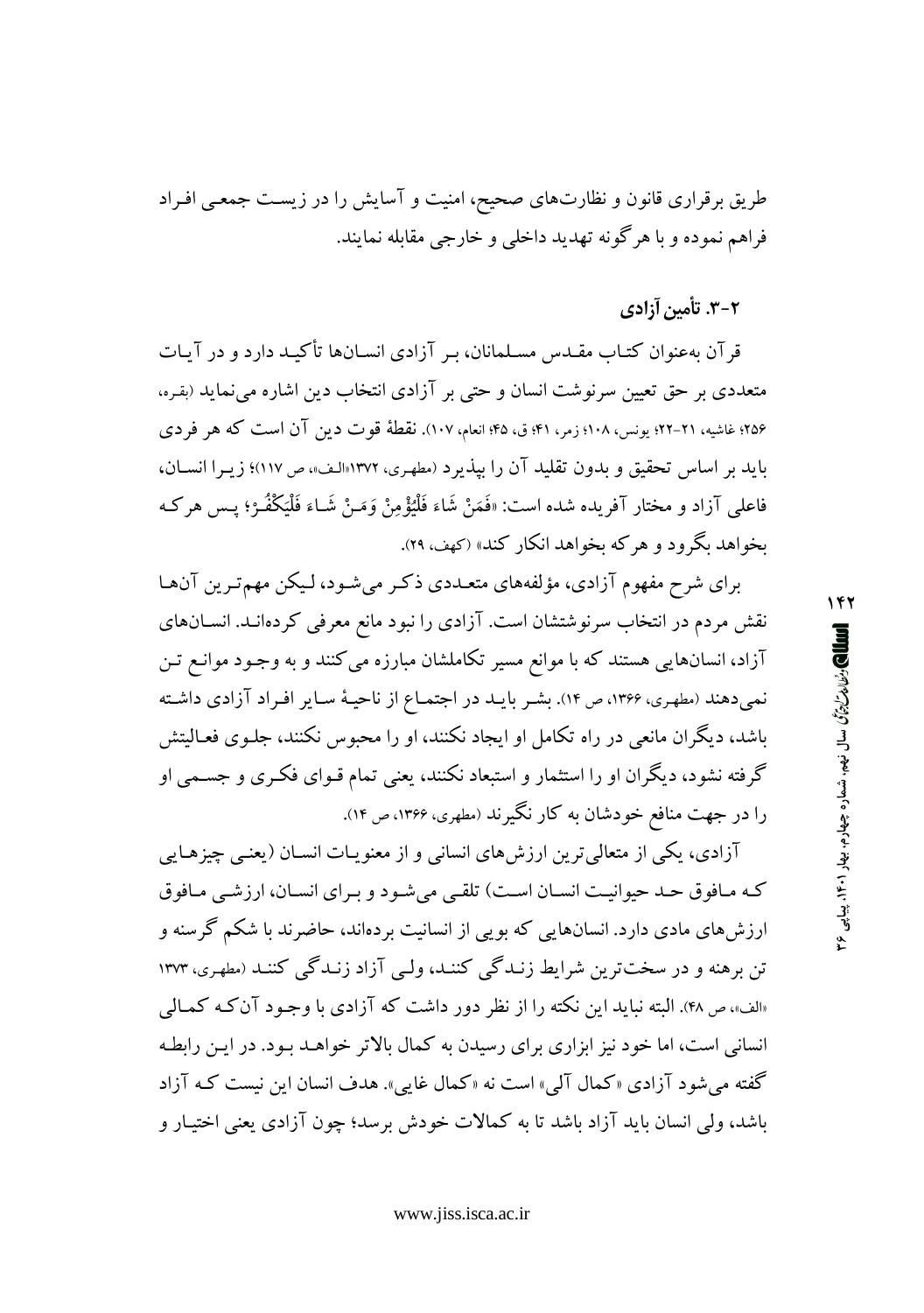انسان در میان موجودات، تنها موجودی است کـه خـود بایـد راه خـود را انتخـاب کنـد. آزادي خودش كمال بشريت نيست، بلكه وسيلهٔ كمال بشـريت اسـت؛ يعنـي انســان اگـر آزاد نبود، نمی توانست کمالات بشریت را تحصیل کند (مطهری، ۱۳۷۳ «الف»، ص ۳۳۷.

ذکر این نکته نیز ضروری است که نباید لازمهٔ آزادی را رهابودن از هر قید و شرطی دانست؛ بدین صورت که بگوییم آزادی، رفع موانع است و هرگونه قیـد و شـرطی، مـانع تلقی میشود. دین اسلام بر آزادی همهٔ انسانها بهعنوان یک حق طبیعی تأکید دارد، امـا حفـظ حـدود الهـى و حقـوق جامعـه نيـز از اهميـت ويـژهاى برخـودار اسـت. بنـابراين آزادیهای بیحسابوکتاب که موجب هرجومرج میشوند، پذیرفتهشده نیست.

در کنـار آزادي اجتمـاعي افـراد کـه بـه آن اشـاره شـد، آزاديهـاي معنـوي مطـرح می شـود. آزادی معنـوی یعنـبی ایــن کــه انســان درون خــودش موجــودی آزاد باشــد (مطهري،١٣٨٠، ص ٢٧٣). آزادي هميشـه دو طـرف مي خواهـد، بـهطوري كـه چيـزي از قيـد چیـز دیگـر آزاد باشـد. در آزادی معنـوی، بـرخلاف آزادی اجتمـاعی، آزادی انسـان از خودش مطرح است. آزادي اجتماعي، آزادي انسـان از قيـد اسـارت افـراد ديگـر اسـت، ولی آزادی معنوی، نوع خاصی از آزادی است و درواقع، آزادی انسـان از قیـد اسـارت خودش است. تزکیهٔ نفس که خداوند نیز در آیات ۹و ۱۰ سورهٔ شمس از آن یاد کـرده است، به همان آزادي معنوي اشاره دارد: «قَدْ أَفْلَحَ مَـنْ زَكَّاهـا وَ قَـدْ خـابَ مَـنْ دَسّـاها؛ هرکس آن را پاك گردانيد قطعاً رستگار شـد و هرکـه آلـودهاش سـاخت، قطعـاً باخـت» (مطهري، ١٣٧٢ «ب»، صص ٣٢ و٥١).

آزادیهای اجتماعی زمینهساز آزادیهای معنوی افراد خواهد بود؛ بدین صورت ک بتوانند در مسیر رشد و تعالمی روحی، رهایی از بندگی نفس و رسیدن به سعادت حرکت کنند و موانع اجتماعی و محیطی در این مسـیر در مقابلشـان قـرار نگیـرد (لـکنزایی و کیخـا، ۱۳۹۴، ص ۹۳. از نظر شهید مطهری، بزرگئترین خسران عصر مـا ایـن اسـت کـه همـهاش می گویند آزادی، اما جز از آزادی اجتماعی سخن نمی گویند؛ از آزادی معنـوی حرفـی نمی زنند و به همین دلیل، به آزادی اجتماعی هم نمی رسند (لکدرایی و کیخا، ۱۳۹۴، ص ۹۳). بسیاری از افراد همانند شهید بهشتی نیز معتقدند تا تـأثیر اجتمـاعی و بیرونـی مهیـا نشـود،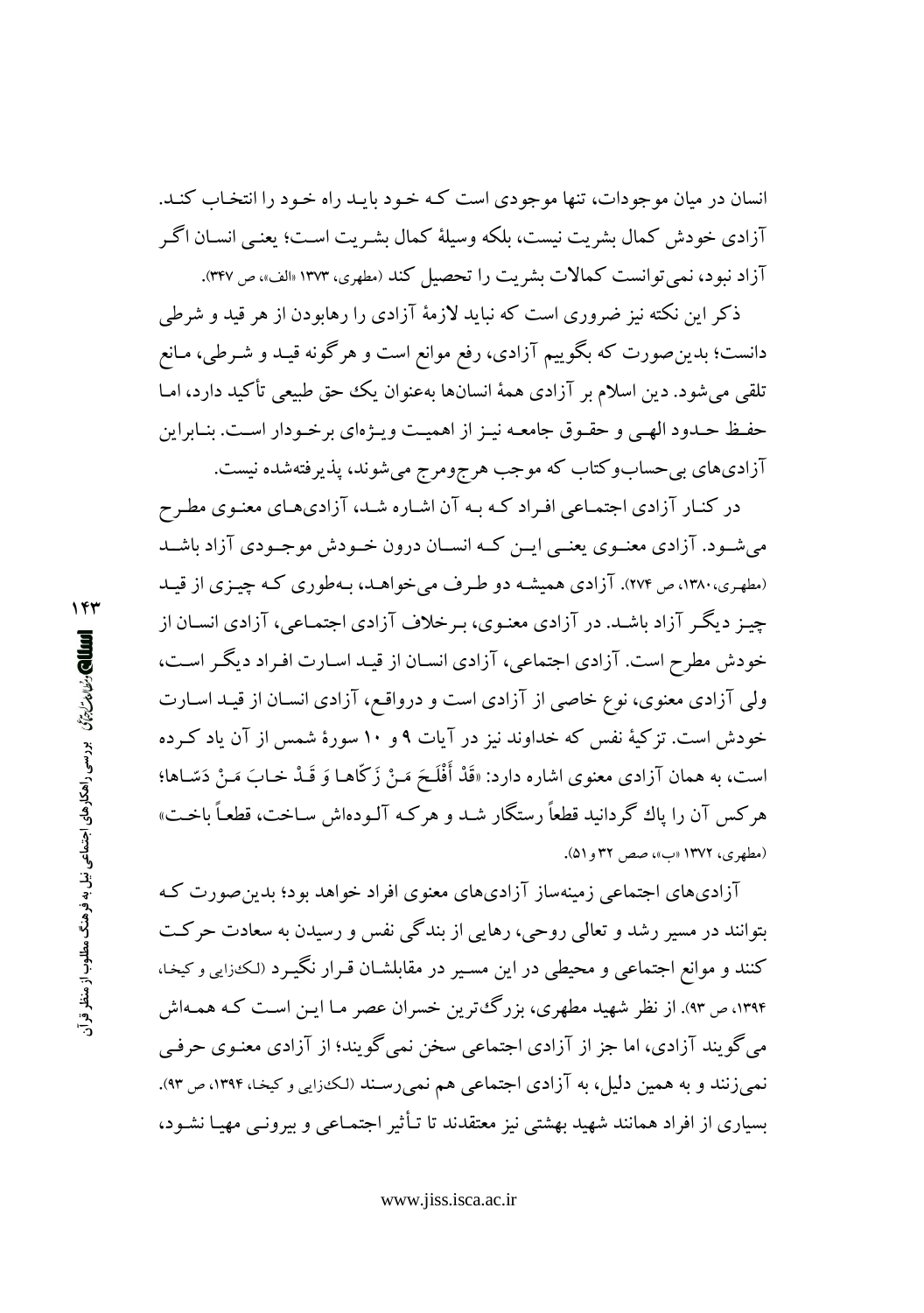فرد نمی تواند به آزادی معنوی و درونی برسد. طبق ایـن دیـدگاه، آزادیهـای اجتمـاعی نسبت به آزادیهای معنوی اولویت دارد؛ زیرا باید شرایط زیست مساعد اجتماعی پدید آيد، آنگاه انسانها با فراغ بال در پي آزادي معنوي باشند (فارسي، ۱۳۷۴، صص ۴۴-۵۹). البته نکتهٔ قابل ذکر آن است که آزادیهای اجتماعی و معنوی هر دو، بال رشد و تعالی انسان هستند و هر يک بدون ديگري قابل تحقق نيست و يکي مقدمهٔ تحقق ديگري ميباشد.

دلایل تأثیر گذاری آزادیهای اجتماعی در رسیدن به آزادیهای معنوی که از جمله شاخصههای یک فوهنگ مطلوب است را می توان بدین صورت تبیین کـرد کـه آزادی، بستری برای تحولآفرینی است؛ زیـرا شـکوفایی اسـتعدادها نیازمنـد فضـایی آزاد اسـت که افراد در آن بتوانند به کمبودها و نقصانهای خـود و جامعـه پـی بـرده و راهـی بـرای رفع آنها پیدا کنند و با رجوع بـه اسـتعدادهای خـود، بـرای رشـد و تعـالی خلاقیـت بـه خرج دهند.

آزادی، موجب پیشرفت و رشد اسلام و محدودیت یا عدم آن، باعث شکست اسلام است. تجربههای گذشته نشان داده که هر وقت جامعه از یک نوع آزادی فکری، ولـو از روی سوء نیت برخوردار بوده است، این امر به ضرر اسلام تمام نشده، بلکه درنهایت، بـه سود اسلام بوده است. اگر در جامعهٔ ما محیط آزاد برای برخورد آرا و عقایــد بــه وجــود بیاید، بهطوری که صاحبان افکار مختلف بتوانند حرفهایشان را مطرح کنند و ما هم در مقابل، آرا و نظریات خودمان را مطرح کنـیم، در چنـین زمینـهٔ سـالمبی خواهــد بـود کـه اسلام هر چه بیشتر رشد می کند (مطهری، ۱۳۷۰، ص ۶۳).

درواقع باید گفت حرکت انسانها بهسمت کمال، زمانی ارزشمند است که با انتخابی آزادانه صورت پذیرد؛ زیرا انسان در این مسیر با موانع مختلفـی روبـهرو میشـود که در صورت اختیارینبودن حرکتش، هـر یـک از ایـن موانـع میتواننـد حرکـت او را متوقف سازند. اصولاً باید در نظر داشت که میل به آزادی برای دستیابی به رشد در همـهٔ زمینههای مادی و معنوی، نیاز فطری برای انسان است که باعث شده انسان، مسـیر تـاریخ را خود، تعیین کند (مطهری، ۱۳۷۳ مع» ص ۸۶. خداوند نیز در این زمینه، انسـان را موجـودی معرفی می کند که قادر است سرنوشت یک قوم را تغییـر دهـد: ««إنَّ اللهَ لَا يُغَيِّـرُ مَـا بِقَـوْم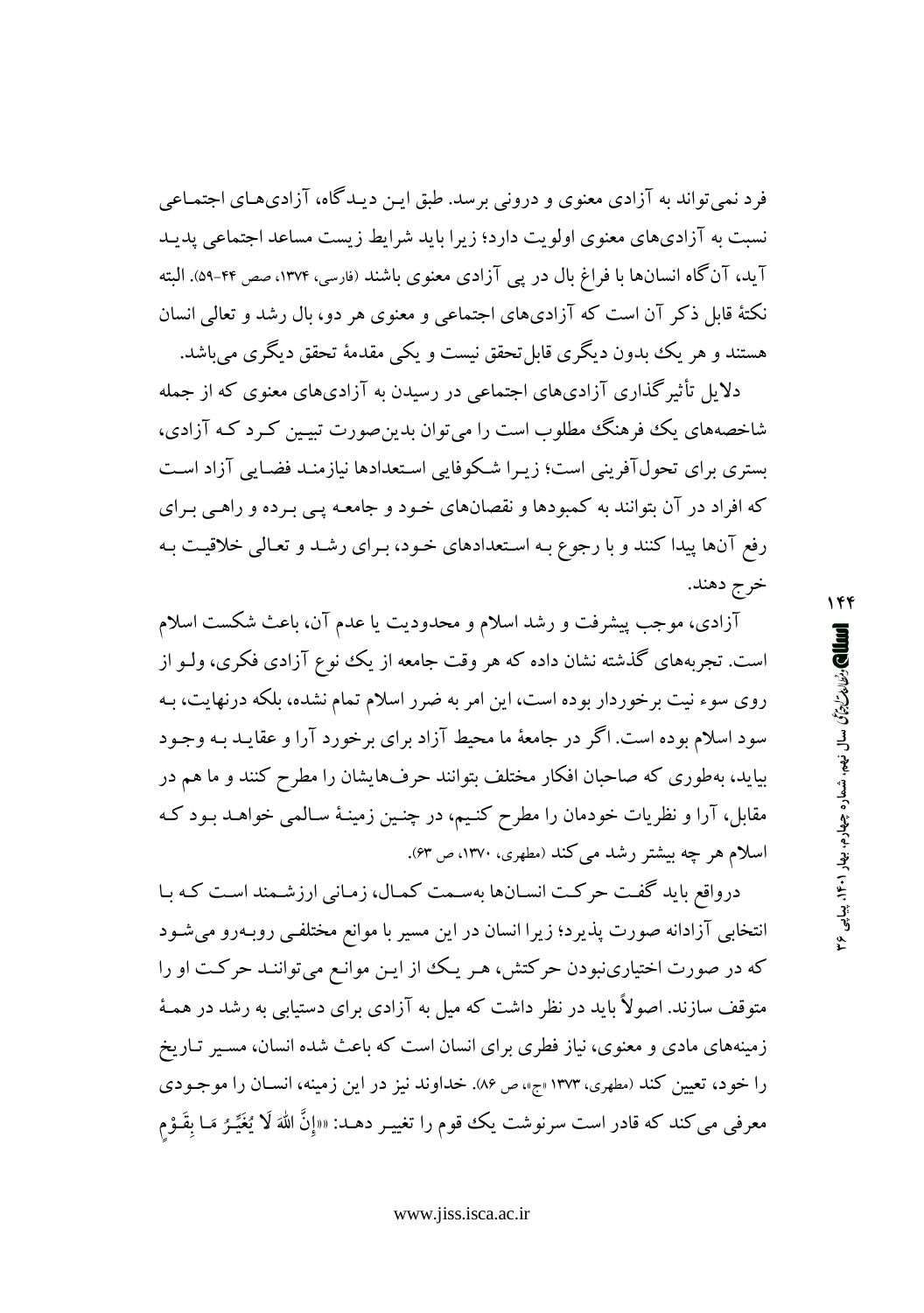حَتَّى يُغَيِّرُوا مَا بِأَنْفُسِهِمْ؛ درحقيقت خدا حال قومي را تغيير نميدهد تا آنان حـال خـود را تغيير دهند» (رعد، ١١).

### نتبجه گیری

رسیدن بـه وضـعیت مطلـوب فرهنگـی، فر آینـدی اسـت کـه نیازمنـد برنامـهریزیهایی همهجانبه بـراي تحقـق يـك حركـت مـداوم و پيوسـته اسـت. تقويـت عوامـل اجتمـاعي بهعنوان یکی از مهم ترین ابعاد این برنامـهریزی در فرهنگ اسـلامی بسـیار مـورد توجـه مي باشد. با بررسي آيات قرآن ديده مي شود كه عوامل ايجادكنندهٔ فرهنگ مطلـوب بـه دو بخش اصلی مردم و حکومت تقسیم میشوند؛ به گونـهای کـه هـر دو گـروه در ایـن زمینه، نقش آفرین هستند و در صورت کوتاهی هر یک از آنها، نقش گروه مقابل بیشتر خواهد شد؛ ولی در صورت عدم همکاری آنها با یکدیگر، رسیدن به وضعیت مطلـوب ناممکن خواهد بو د.

مسئولیتهای مردمی در سه زمینهٔ پیروی از ولـیّ الهـی، تعـاون و همیـاری و نظـارت همگانی دارای تأثیر مهمی در رسیدن به وضعیت مطلوب فرهنگی است. این مسئله بدین صورت قابل تبیین است که پیروی از ولایت از طریق تأثیر ایجـابی (ولـیّ الهـی بـهعنوان الگو در ترویج ارزش های فرهنگ مطلـوب) و سـلبی (ولـیّ بهمثابـهٔ مـانع گسـترش ضـد ارزش ها) همواره مشوّق و بازدارنـدهٔ درونـی و بیرونـی بـرای افـزایش عملکـرد مثبـت و كاهش رفتارهاي ضد ارزشي است. همچنين آيات الهي با ايجاد روحيهٔ تعـاون در افـراد، تضاد منافع افراد جامعه را به اشتراک منافع تبدیل می کند. ضمن آنکـه بـا ورود افـراد بـه مسائل مختلف فرهنگی با روحیهٔ تعاون، تعامل های ایشـان در جهـت مصـلحتی مشـتر ک که همان رسیدن به فرهنگ مطلوب الهی است، تجمیع خواهد شد. در انتهای ایـن بحـث نیز روشن شد که از طریق نظارت همگانی در قالب امر به معروف و نهی از منکر، رفتـار افراد بـا فرهنگ مطلـوب هماهنگ شـده و بـین الگوهـای رفتـاری مـردم و هنجارهـای فر هنگے جامعه تعادل برقرار میشود.

حکومت نیز با اثر گذاری در سه حـوزهٔ بسـیار مهـم عدالت گسـتری، بسـط امنیـت و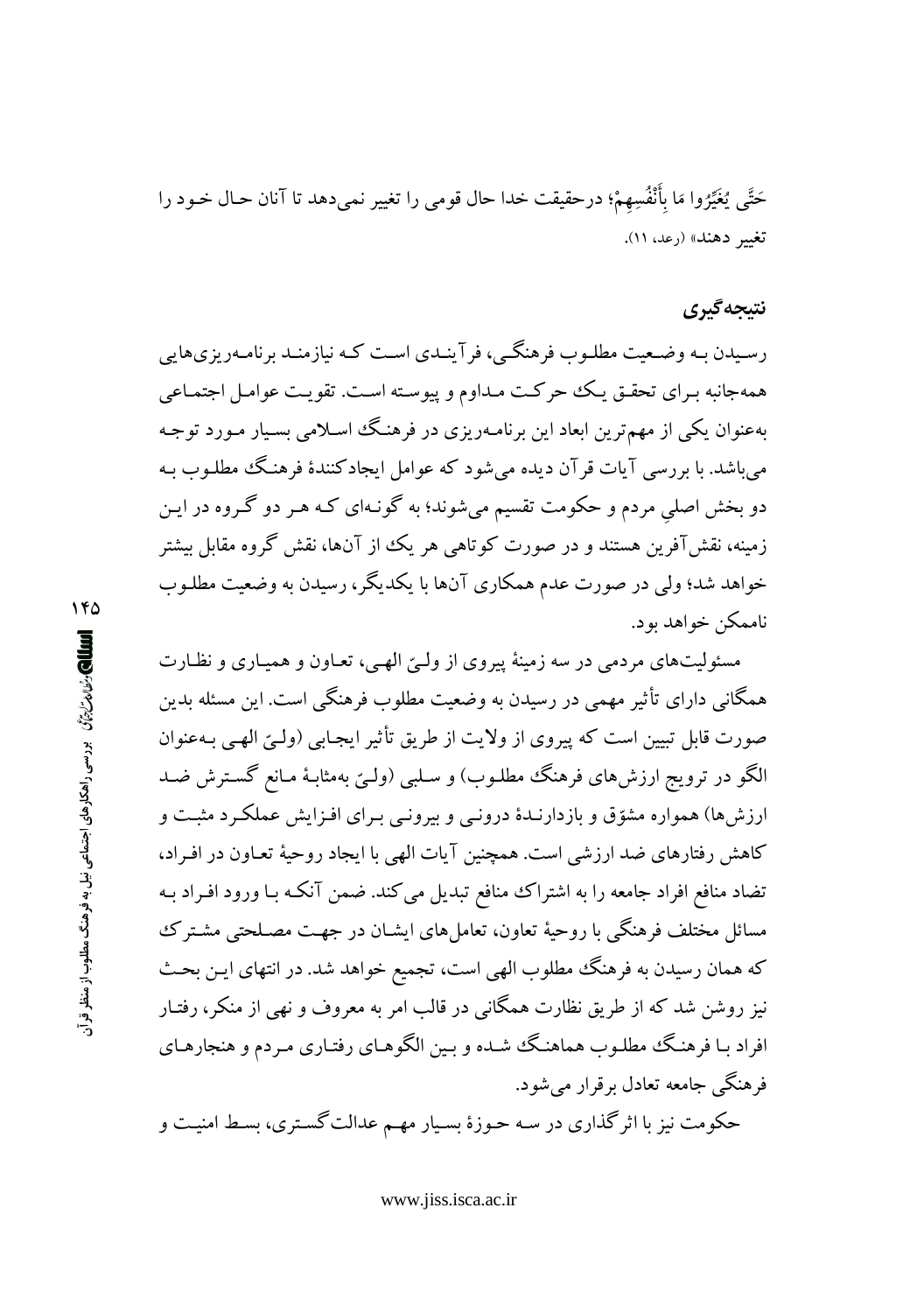تأمین آزادی، راه رسیدن به فرهنگ مطلوب را هموار می سازد. گسترش عـدالت در دو زمینهٔ اصلی عدالت اقتصادی و عدالت در قضاوت با قراردادن هر چیزی سر جای خود و برقـراری همـاهنگی و تـوازن بـین امـور مختلـف جامعـه، زمینـهٔ لازم بـرای تحقـق سـایر ارزش ها و ایجاد فرهنگ مطلوب را فراهم می سـازد. اگـر عـدالت برقـرار باشـد، انگیـزهٔ تعدي به حريم الهي و حرمت مسلمانان از بين خواهـد رفـت. از سـويي نيـز حكومـت بـا انجـام وظيفـه در زمينـهٔ گسـترش امنيـت، در مقابـل هرگونـه فسـاد و رفتـار معـارض بـا ارزش های اسلامی می!یستد و بستر لازم برای رشد فرهنگی جامعه و رسیدن بـه موقعیـت مطلوب را فراهم مي آورد؛ در زمينـهٔ ابعـاد گونـاگون آزادي بـهويژه آزادي اجتمـاعي و آزادی معنوی نیز موجب ارتقای فرهنگی میشود. شکوفایی استعدادها نیازمنـد فضـایی آزاد است که افراد در آن بتوانند راهی برای رفع موانع آنها پیـدا کننـد و بـا رجـوع بـه استعدادهای خود برای رشد و تعالی تلاش کننـد. حرکـت انسـانها بهسـمت کمـال در صورتی ارزش می باید که با انتخابی آزادانه باشد. باید توجه داشت کـه هـر یـک از ایـن راهکارهای مردمی و حکومتی، دارای دو نقش غایی و آلمی در زمینهٔ رسیدن به وضعیت مطلوب فرهنگے هستند.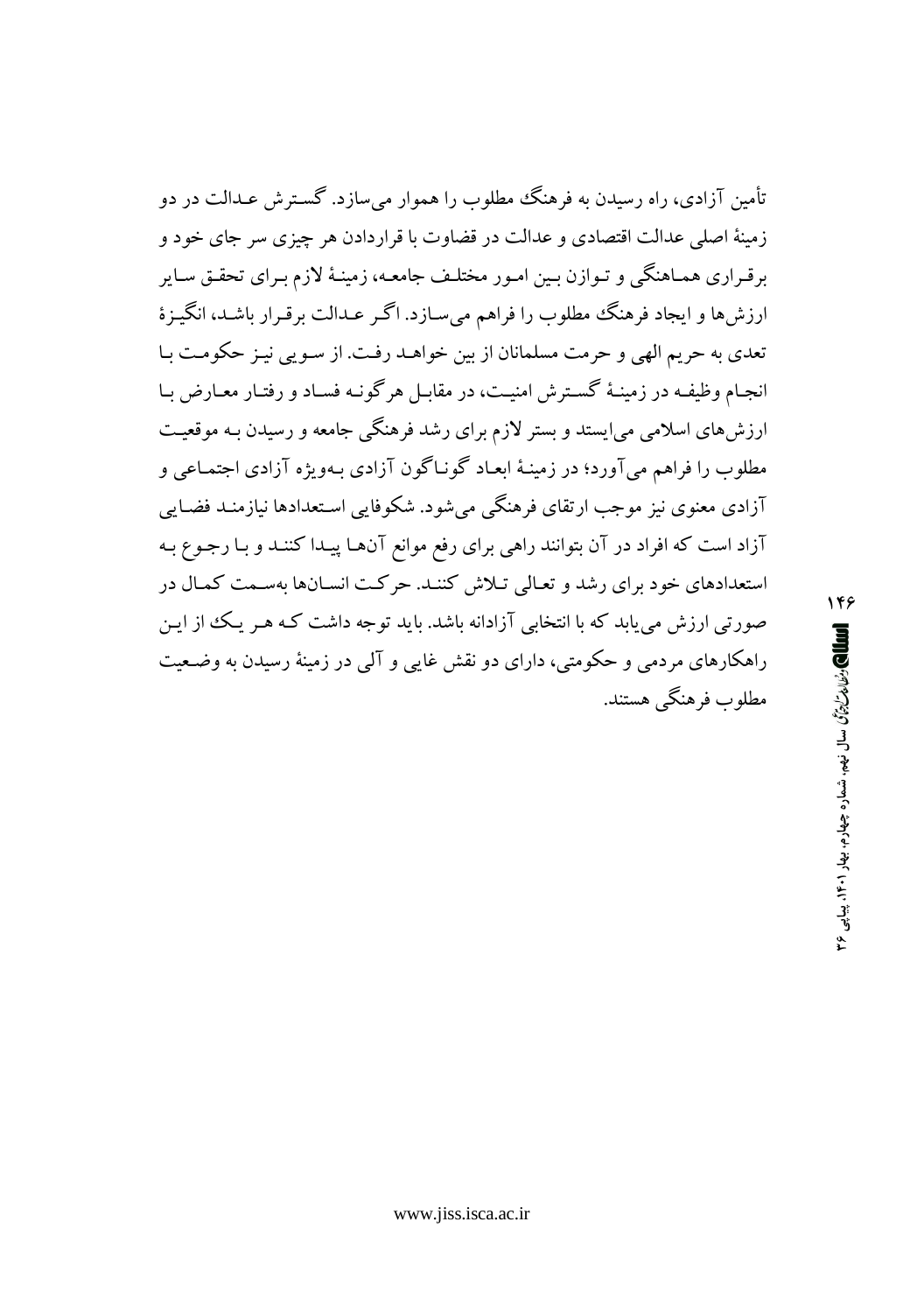#### فهرست منابع

\* قرآن مجيد

- \* نهج البلاغه. ۱. آشوری، داریوش. (۱۳۵۷). تعریفها و مفهوم فرهنگ. تهران: مرکز اسناد فرهنگی آسیا. ۲. ابن.منظور، محمد بن مکرم. (۱۴۱۴ق). لسان\لعرب (چاپ سوم، ج۱۵). بیروت: دار صادر. ۳. امیر کاوه، سعید. (۱۳۷۸). پیش فرضها و اصول کلی نظارت اجتماعی. نشـریهٔ معرفت، (۳۰)، صص ۵۶ - ۶۰.
- ۴. ايازي، علي نقي. (١٣٩١). سازمان نظارت اجتماعي در سيرهٔ رضوي، مجموعه مقالات برگزيدهٔ همایش بررسی جلوههای عملی و نظری امر به معروف و نهی از منکر در سیرهٔ رضوی.
- ۵. ايرواني، جواد؛ حق پنـاه، رضـا؛ وطن پرسـت، رضـا و كـميلـي غلامحسـين. (١٣٨٨). فرهنگَ روابط اجتماعی در آموزههای اسلامی (چـاپ سـوم، ج۲). مشـهد: دانشـگاه علـوم اسـلامی رضوي.
- ۶. بسیج، احمدرضا؛ حسینی سیدباقر؛ جعفرینژاد، مسعود؛ بیگی، علی|صـغر؛ کریمـی، مرزبـان؛ برجیسیان، رسول؛ جوانبخت، علی و ستاد احیـای امـر بـه معـروف و نهـی از منکـر . (۱۳۸۷). نظارت نخبگان (چاپ اول). شهر كرد: سدرة المنتهي.
- ۷. جوان، عبداله. (۱۳۸۳). نظم اجتماعی در اسلام. قم: مرکز پژوهش۵ای اسلامی صدا و سیما. ۸ حسینی، مرضیه سادات. (۱۳۹۵). نقش امر به معـروف و نهـی از منکـر در پیشـرفت فرهنگـی جامعه. مجموعهٔ کامل آثار و مقالات برگزیدهٔ نهمین کنگرهٔ پیشگامان پیشرفت.
- ۹. خدمتی، ابوطالب. (۱۳۷۷). نظارت و بازرسی در اسلام. نشریهٔ معرفت، (۲۷)، صص ۴۷-۵۶. ۱۰. خمینـی، روح|لـه. (۱۳۶۸). صـحیفه امـام (ج۲۱). تهـران: مؤسسـه تنظـیم و نشـر آثـار امـام خميني ﷺ.
- ١١. خمینبی، روحاله. (١٣٩۴). شرح چهل حدیث. تهران: مؤسسهٔ تنظیم و نشر آثار امام خمینبيﷺ.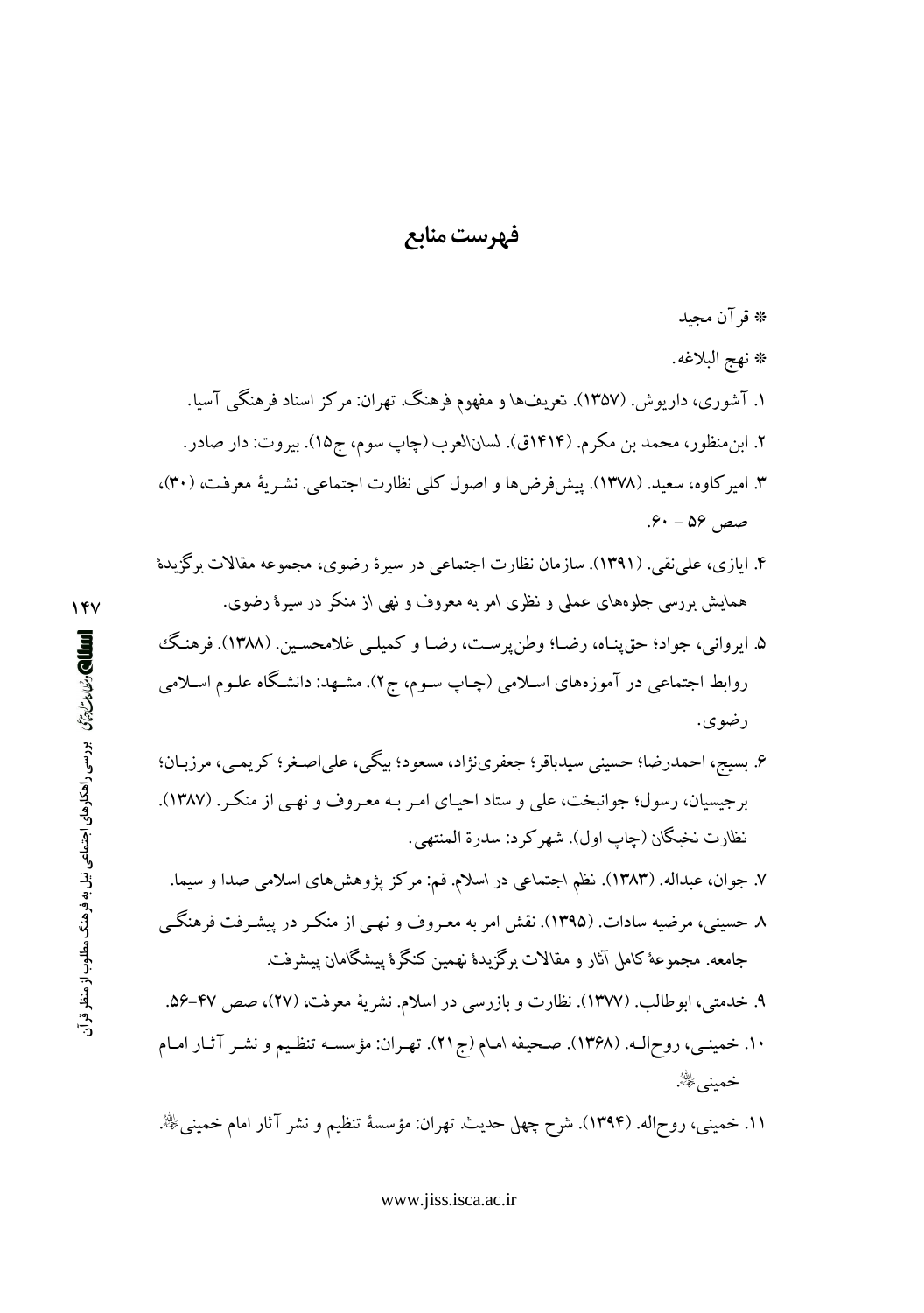- ١٢. خوري شرتوني، سعيد. (١٣٧۴). اقرب الموارد (ج٣). تهران: للطباعة و النشر. ١٣. راغب اصفهاني، حسين بن محمد. (١٤١٢ق). المفردات في غريب القرآن. بيروت: دارالعلم و
- الدار الشامبة.
- ۱۴. روح|لامینــی، محمــود. (۱۳۶۵). زمینـه فرهنـگـشناسـی: تـالیفی در انســانشناسـی فرهنگـی و مردمشناسي. تهران: عطار.
- ۱۵. سیافزاده، علیرضا؛ میرهای، محمد و موسوی، سیدعلی. (۱۳۹۵). شناسـایی و تبیـین اصـول اسلامی مدیریت شهری بر اساس آموزههای قرآن: اصل امنیت. مـدیریت فرهنگ سـازمانی، ١/ (١)، صص ٢٢٧-٢٤٨.
	- ۱۶. طالب، مهدوی. (۱۳۷۶). اصول و اندیشههای تعاونی. تهران: دانشگاه تهران.
- ١٧. طباطبـايي، سيدمحمدحسـين. (١٣٧٤). الميـزان في تفسـير القـرآن (متـرجم: سـيدمحمدباقر موسوي همداني، چاپ پنجم، ج۲، ۶، ۱۵ و۲۴). قم: جامعهٔ مدرسین.
- ۱۸. فارسی، جلالالدین (۱۳۷۴). فرهنگ واژههای انقلاب اسلامی. تهـران: بنیـاد فرهنگــی امـام د ضاءلتاييز.
	- ۱۹. فراهیدی، خلیل بن احمد. (۱۴۱۰ق). کتابالعین (چاپ دوم، ج۸). قم: انتشارات هجرت.
- ٢٠. فضل|الله، سيدمحمدحسـين. (١٤١٩ق). تفسير من وحيي القرآن (ج۶). بيـروت: دارالمـلاك للطباعة و النشر .
- ۲۱. کــوئن، بـروس. (۱۳۸۵). درآمـدي بـر جامعـهشناسـي (مترجمـان: غلام،عبـاس توسـلـي و رضـا فاضل). تهران: نشر نبي.
	- ۲۲. کلینی، محمّد بن یعقوب. (۱۳۶۲). کافی (ج۱). تهران: اسلامیّه.
- ۲۳. لک،زایی، شریف؛ کیخا، نجمه. (۱۳۹۴). بررسی مفهوم آزادی از منظر قـرآن کـریم. سـپهر سیاست، ۲(۴)، صص ۸۹–۱۰۸.
- ۲۴. مالرب، میشل. (۱۳۷۶). انسان و ادیان (مترجم: مهران توکلی). تهران: نشر نبی. ۲۵. متولی زاده ناپنے، نفسه. (۱۳۹۷). نظریهٔ کنترل اجتماعی یا نگاه به آبات قرآن و روایات سا تأكيد بر تعاون و حمايت. فصلنامهٔ مطالعات قرآني، ٩٣(٣٣)، صص ٩٣-١١۶.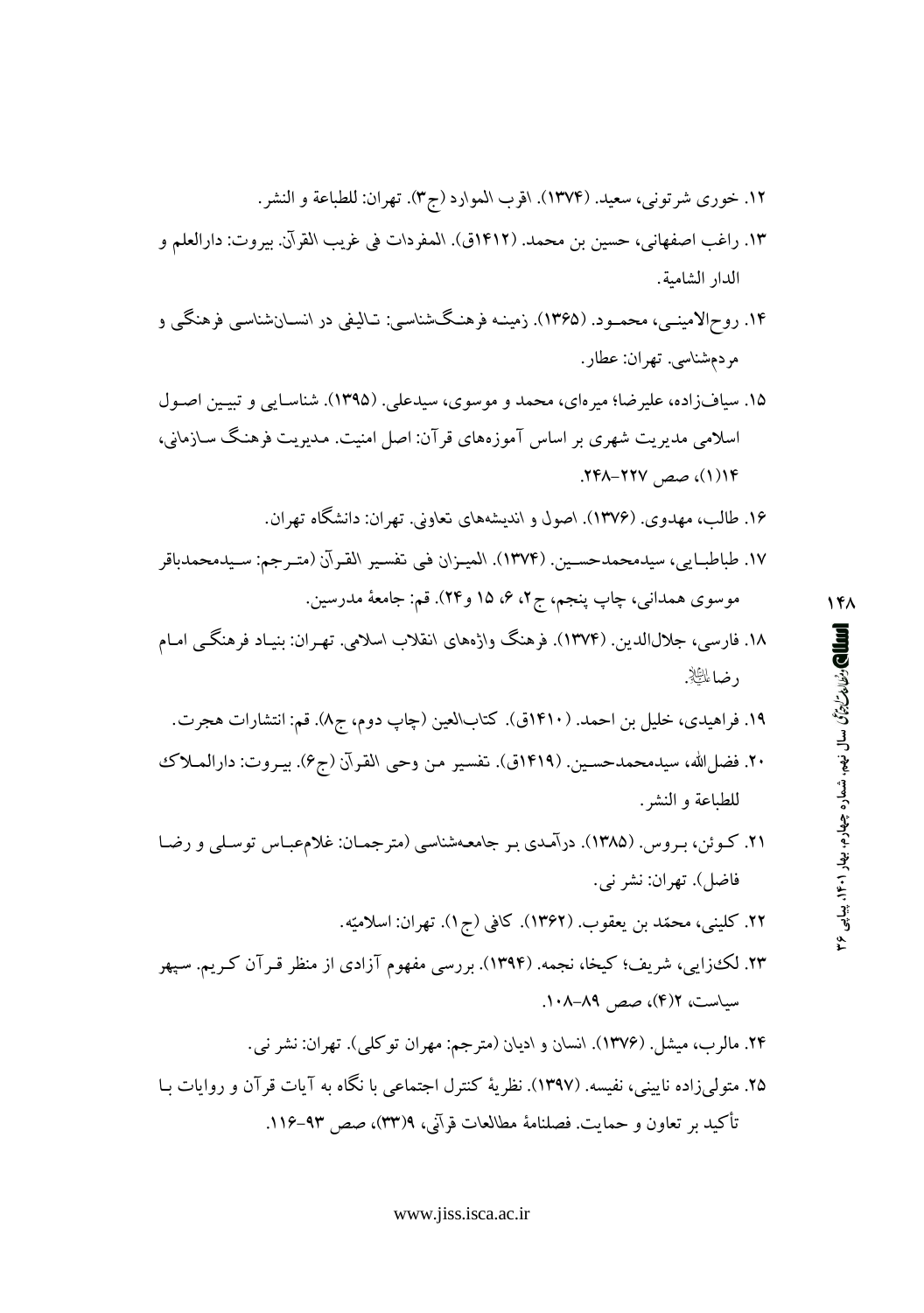- ٢٨. مصطفوى، حسـن. (١۴٠٣ق). التحقيـق فـى كلمـات القـرآن (چـاپ سـوم، ج١٢،١). بيـروت: قاهره؛ لندن: دارالكتب العلمية.
	- ۲۹. مطهری، مرتضی. (۱۳۶۶). فلسفهٔ تاریخ (ج۱). تهران: انتشارات صدرا.
	- ۳۰. مطهری، مرتضی. (۱۳۷۰). پیرامون انقلاب اسلامی. تهران: انتشارات صدرا.
- ۳۱. مطهری، مرتضی. (۱۳۷۲ «الف»). پیرامون جمهوری اسلامی (چاپ هفتم). تهـران: انتشـارات صدرا .
	- ۳۲. مطهری، مرتضبی. (۱۳۷۲ «ب») گفتارهای معنوی. تهران: انتشارات صدرا. ٣٣. مطهري، مرتضى. (١٣٧٣ «الف»). انسان كامل. تهران: انتشارات صدرا. ۳۴. مطهري، مرتضى. (۱۳۷۳ «ب»). بيست گفتار. تهران: انتشارات صدرا. ۳۵. مطهری، مرتضی. (۱۳۷۳ «ج»). جامعه و تاریخ (چاپ ششم). تهران: انتشارات صدرا. ۳۶. مطهري، مرتضى. (١٣٧٧). عدل الهي (مجموعه آثار، ج١). تهران: انتشارات صدرا. ۳۷. مطهری، مرتضی. (۱۳۸۰). پانزده گفتار.تهران: انتشارات صدرا. ٣٨. نصرتبي، علي|صغر. (١٣٨٣). نظام سياسي اسلام. قم: نشر هاجر.

و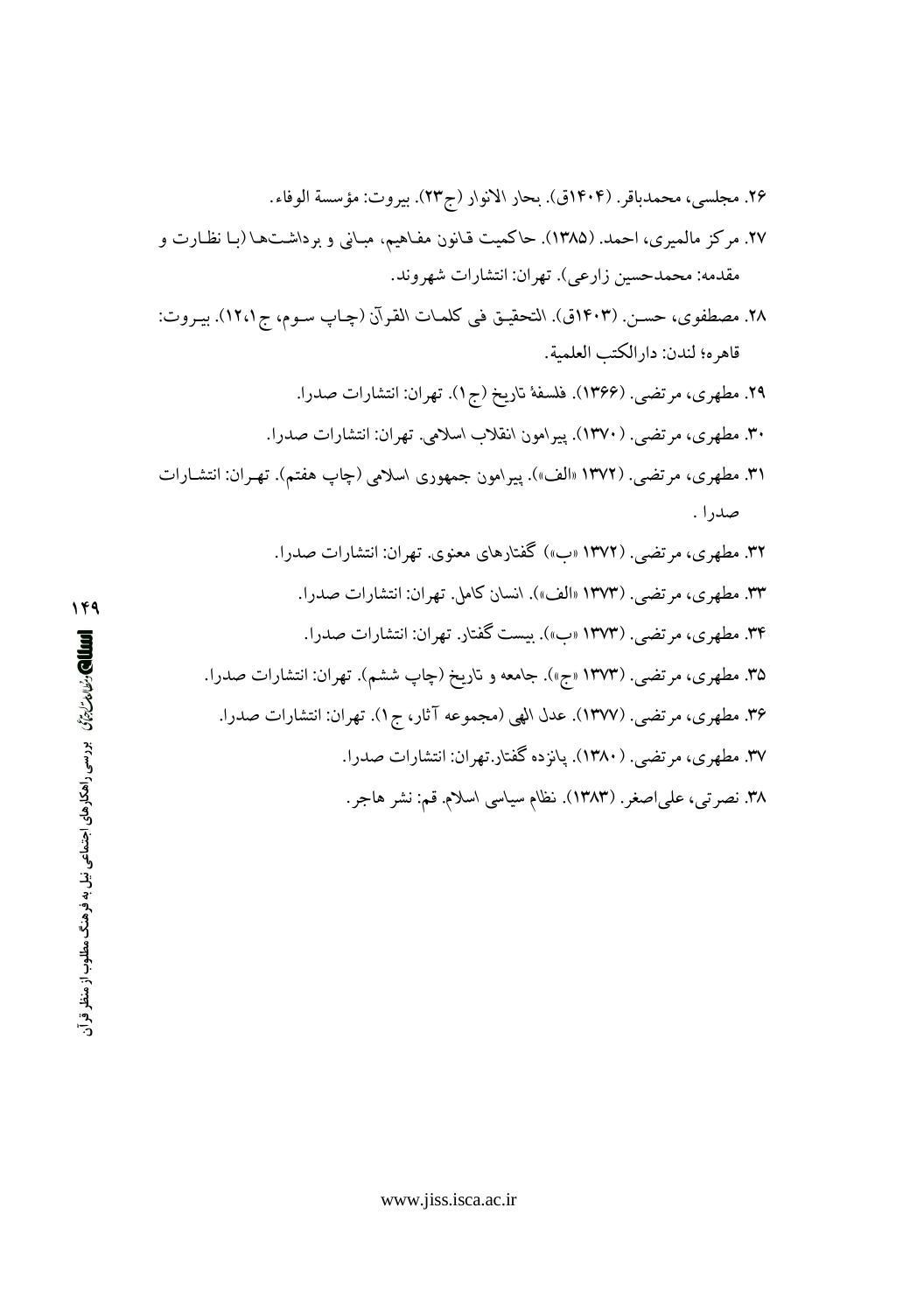#### **References**

- \* The Holy Quran
- \* Nahj al-Balaghah.
- 1. Amirkaveh, S. (1378 AP). Assumptions and general principles of social supervision. *Journal of Ma'arifat*, (30), pp. 56-60. [In Persian]
- 2. Ashouri, D. (1357 AP). *Definitions and concept of culture*. Tehran: Asia Cultural Documentation Center. [In Persian]
- 3. Ayazi, A. N. (1391 AP). S*ocial Monitoring Organization in Razavi Sirah*. A collection of selected articles of the conference on the study of practical and theoretical manifestations of enjoining the good and forbidding the evil in the sirah of Razavi. [In Persian]
- 4. Basij, A. R., & Hosseini S. B., & Jafari Nejad, M., & Beigi, A. A., & Karimi, Marzban., & Barjisian, R., &Javanbakht, A., & the headquarters for reviving the good and forbidding the bad. (1387 AP). *Elite Monitoring*. (1<sup>st</sup> ed.). Shahrekord: Sedrat al-Muntaha. [In Persian]
- 5. Coen, B. (1385 AP). *An Introduction to Sociology*. (Tavassoli. Q. A., & Fazel, R, Trans.). Tehran: Ney Publications. [In Persian]
- 6. Farahidi, K. (1410 AH). *Kitab al-Ain*. (2 nd ed., vol. 8) Qom: Hijrat Publications. [In Arabic]
- 7. Farsi, J. (1374 AP). *Dictionary ofwords of the Islamic Revolution*. Tehran: Imam Reza Cultural Foundation. [In Persian]
- 8. Fazlullah, S. M. H. (1419 AH). *Tafsir min Wahy al-Qur'an*. (vol. 6). Beirut: Dar al-Milak le al-Taba'ah va al-Nashr. [In Arabic]
- 9. Hosseini, M. S. (1395 AP). *The role of enjoining the good and forbidding the evil in the cultural development of society*. Complete collection of selected works and articles of the 9th Congress of Pioneers of Progress. [In Persian]
- 10. Ibn Manzur, M. (1414 AH). *Lisan al-Arab*. (3<sup>rd</sup> ed., Vol. 15). Beirut: Dar Sader. [In Arabic]
- 11.Iravani, J., & Haqpanah, R., & Vatanparast, R., & Komeili, Q. H. (1388 AP). *The Culture of Social Relations in Islamic Teachings.* (3 rd ed., Vol. 2). Mashhad: Razavi University of Islamic Sciences. [In Persian]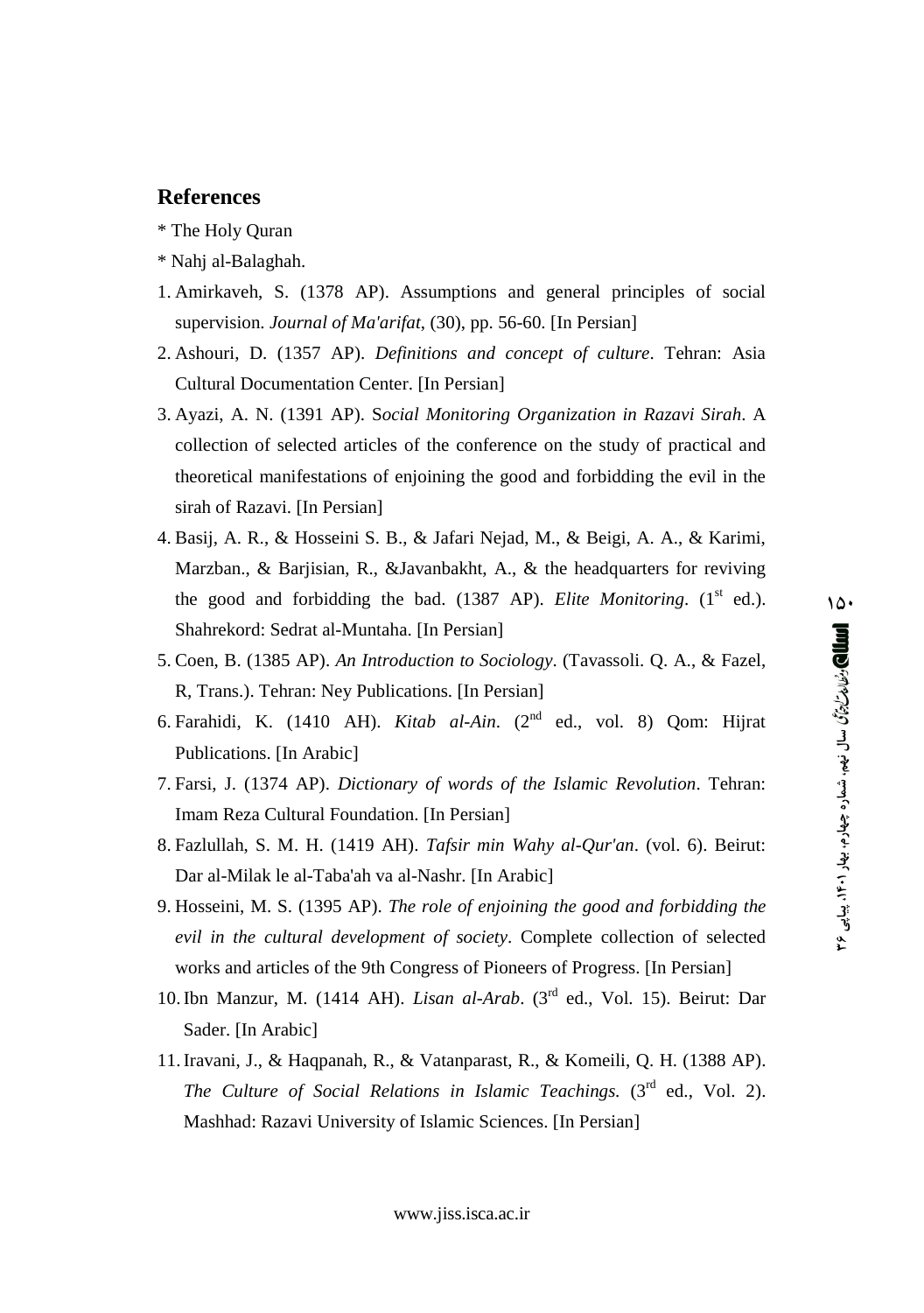- 12.Javan, A. (1383 AP). *Social order in Islam*. Qom: Islamic Research Center of Radio and Television. [In Persian]
- 13. Khedmati, A. (1377 AP). Supervision and inspection in Islam. *Journal of Ma'arifat*, (27), pp. 47-56. [In Persian]
- 14. Khomeini, R. (1368 AP). *Sahifah Imam*. (Vol. 21). Tehran: Institute for Publications and Preparation of Imam Khomeini's Works. [In Persian]
- 15. Khomeini, R. (1394 AP). *Explanation of forty hadiths*. Tehran: Institute for Publications and Preparation of Imam Khomeini's Works. [In Persian]
- 16. Khoury Shertoni, S. (1374 AP). *Aqrab al-Mawarid*. (vol. 3). Tehran: Le al- Taba'ah va al-Nashr. [In Persian]
- 17. Koleyni, M. (1362 AP). *Al-Kafi*. (Vol. 1). Tehran: Islamiyah. [In Persian]
- 18. Lakzaei, Sh., & Keikha, N. (1394 AP). Examining the concept of freedom from the perspective of the Holy Quran. *Sepehr Siyasat, 2*(4), pp. 89-108. [In Persian]
- 19. Mahdavi, T. (1376 AP). *Principles and ideas of cooperatives*. Tehran: University of Tehran. [In Persian]
- 20. Majlesi, M. B. (1404 AH). *Bihar al-Anwar*. (vol. 23). Beirut: Al-Wafa Institute. [In Arabic]
- 21. Mallerb, M. (1376 AP). *Man and Religions*. (Tavakoli, M. Trans.). Tehran: Nashr-e Nay. [In Persian]
- 22. Malmiri Center, A. (1385 AP). *Rule of Law Concepts, Principles and Perceptions.* (with supervision and introduction: Mohammad Hossein Zarei). Tehran: Shahrvand Publications. [In Persian]
- 23. Motahari, M. (1366 AP). *Philosophy of History*. (Vol. 1). Tehran: Sadra Publications. [In Persian]
- 24. Motahari, M. (1370 AP). *About the Islamic Revolution*. Tehran: Sadra Publications. [In Persian]
- 25. Motahari, M. (1372 AP). *Around the Islamic Republic.* (7<sup>th</sup> ed.). Tehran: Sadra Publications. [In Persian]